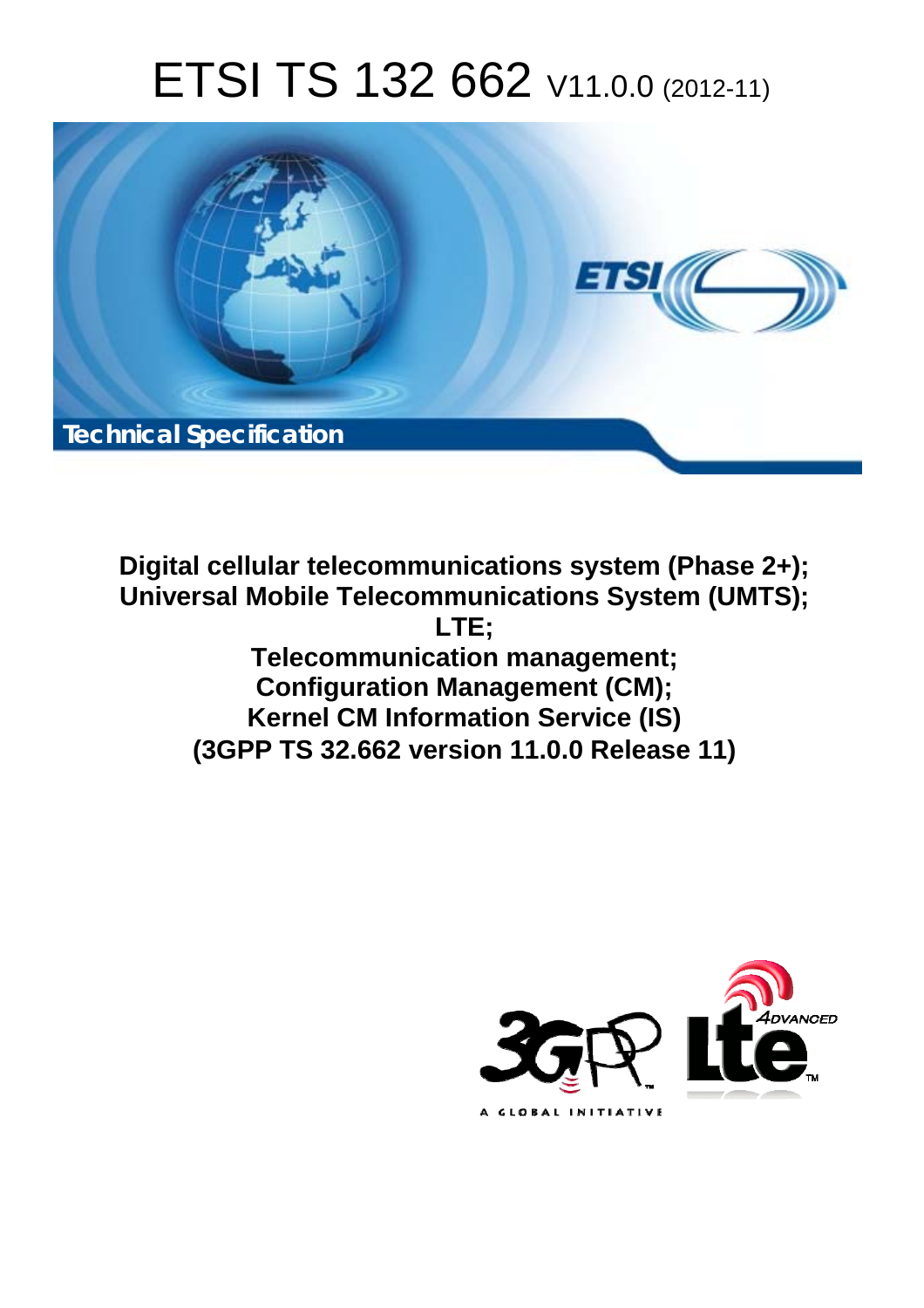Reference RTS/TSGS-0532662vb00

> Keywords GSM,LTE,UMTS

#### *ETSI*

#### 650 Route des Lucioles F-06921 Sophia Antipolis Cedex - FRANCE

Tel.: +33 4 92 94 42 00 Fax: +33 4 93 65 47 16

Siret N° 348 623 562 00017 - NAF 742 C Association à but non lucratif enregistrée à la Sous-Préfecture de Grasse (06) N° 7803/88

#### *Important notice*

Individual copies of the present document can be downloaded from: [http://www.etsi.org](http://www.etsi.org/)

The present document may be made available in more than one electronic version or in print. In any case of existing or perceived difference in contents between such versions, the reference version is the Portable Document Format (PDF). In case of dispute, the reference shall be the printing on ETSI printers of the PDF version kept on a specific network drive within ETSI Secretariat.

Users of the present document should be aware that the document may be subject to revision or change of status. Information on the current status of this and other ETSI documents is available at <http://portal.etsi.org/tb/status/status.asp>

If you find errors in the present document, please send your comment to one of the following services: [http://portal.etsi.org/chaircor/ETSI\\_support.asp](http://portal.etsi.org/chaircor/ETSI_support.asp)

#### *Copyright Notification*

No part may be reproduced except as authorized by written permission. The copyright and the foregoing restriction extend to reproduction in all media.

> © European Telecommunications Standards Institute 2012. All rights reserved.

**DECT**TM, **PLUGTESTS**TM, **UMTS**TM and the ETSI logo are Trade Marks of ETSI registered for the benefit of its Members. **3GPP**TM and **LTE**™ are Trade Marks of ETSI registered for the benefit of its Members and of the 3GPP Organizational Partners.

**GSM**® and the GSM logo are Trade Marks registered and owned by the GSM Association.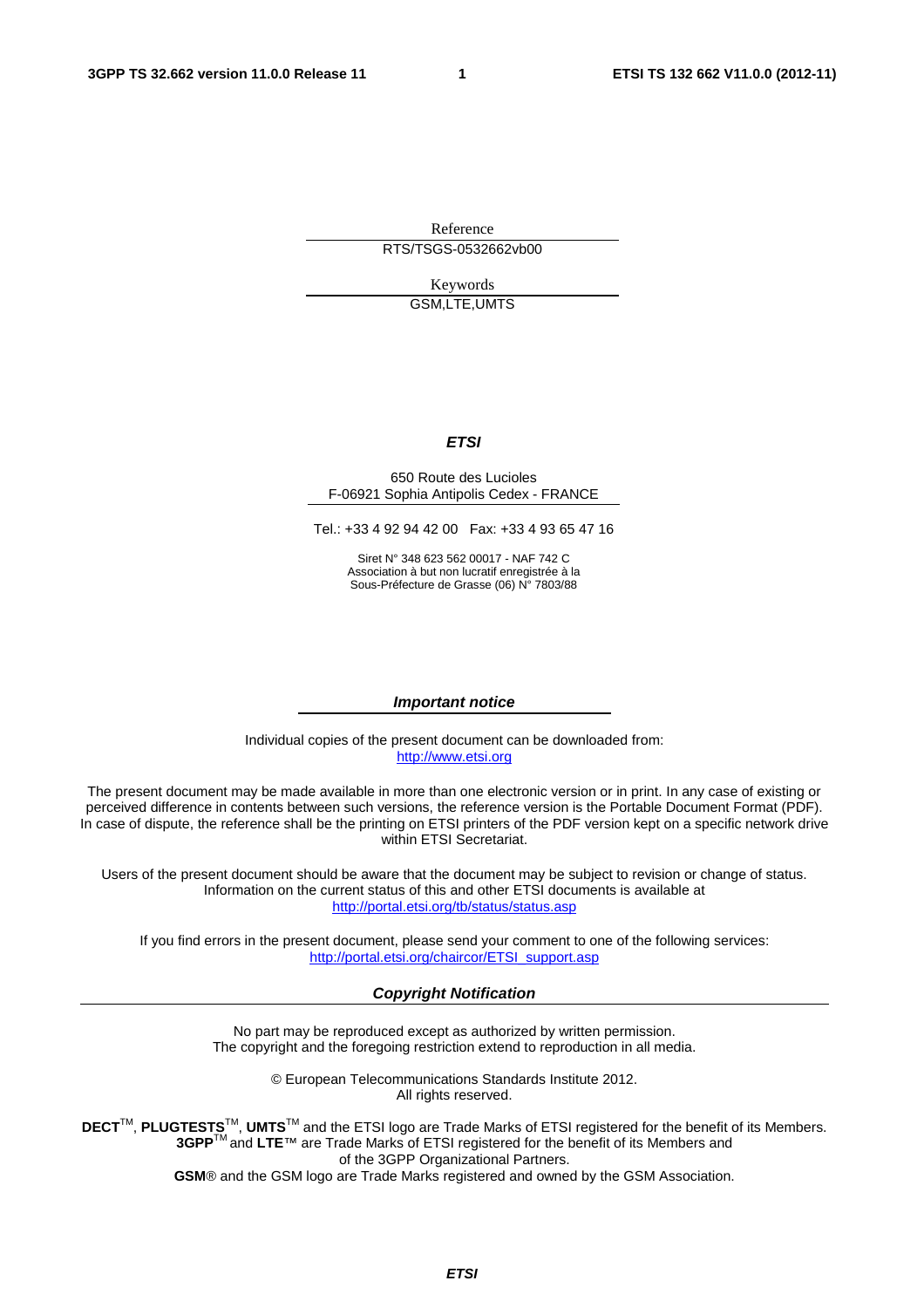# Intellectual Property Rights

IPRs essential or potentially essential to the present document may have been declared to ETSI. The information pertaining to these essential IPRs, if any, is publicly available for **ETSI members and non-members**, and can be found in ETSI SR 000 314: *"Intellectual Property Rights (IPRs); Essential, or potentially Essential, IPRs notified to ETSI in respect of ETSI standards"*, which is available from the ETSI Secretariat. Latest updates are available on the ETSI Web server ([http://ipr.etsi.org\)](http://webapp.etsi.org/IPR/home.asp).

Pursuant to the ETSI IPR Policy, no investigation, including IPR searches, has been carried out by ETSI. No guarantee can be given as to the existence of other IPRs not referenced in ETSI SR 000 314 (or the updates on the ETSI Web server) which are, or may be, or may become, essential to the present document.

# Foreword

This Technical Specification (TS) has been produced by ETSI 3rd Generation Partnership Project (3GPP).

The present document may refer to technical specifications or reports using their 3GPP identities, UMTS identities or GSM identities. These should be interpreted as being references to the corresponding ETSI deliverables.

The cross reference between GSM, UMTS, 3GPP and ETSI identities can be found under [http://webapp.etsi.org/key/queryform.asp.](http://webapp.etsi.org/key/queryform.asp)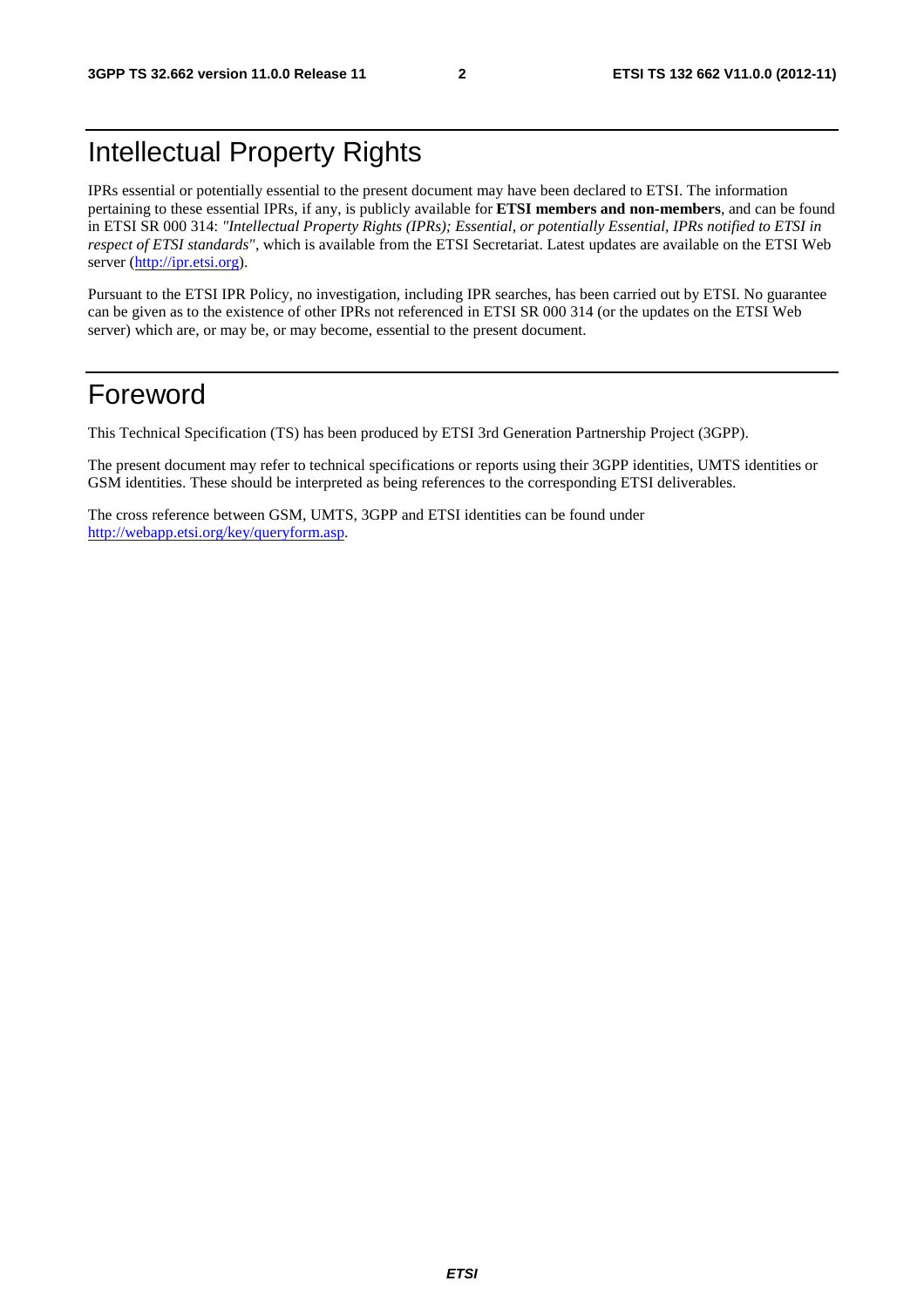$\mathbf{3}$ 

# Contents

| 1                  |  |
|--------------------|--|
| 2                  |  |
| 3                  |  |
| 3.1                |  |
| 3.2                |  |
| 4<br>4.1           |  |
| 4.2                |  |
| 5                  |  |
| 6                  |  |
| 6.1                |  |
| 6.2                |  |
| 6.2.1              |  |
| 6.2.2              |  |
| 6.3                |  |
| 6.3.1              |  |
| 6.3.1.1            |  |
| 6.3.2<br>6.3.2.1   |  |
| 6.4                |  |
| 6.4.1              |  |
| 6.4.1.1            |  |
| 6.4.1.2            |  |
| 6.4.1.3            |  |
| 7                  |  |
| 7.1                |  |
| 7.2                |  |
| 7.3                |  |
| 7.3.1              |  |
| 7.3.1.1            |  |
| 7.3.1.2            |  |
| 7.3.1.3            |  |
| 7.3.1.4<br>7.3.1.5 |  |
| 7.3.1.6            |  |
| 7.4                |  |
| 7.4.1              |  |
| 7.4.1.1            |  |
| 7.4.1.2            |  |
| 7.4.1.3            |  |
| 7.4.1.3.1          |  |
| 7.4.1.3.2          |  |
| 7.5                |  |
| 7.5.1              |  |
| 7.5.1.1            |  |
| 7.5.1.2            |  |
| 7.5.1.3            |  |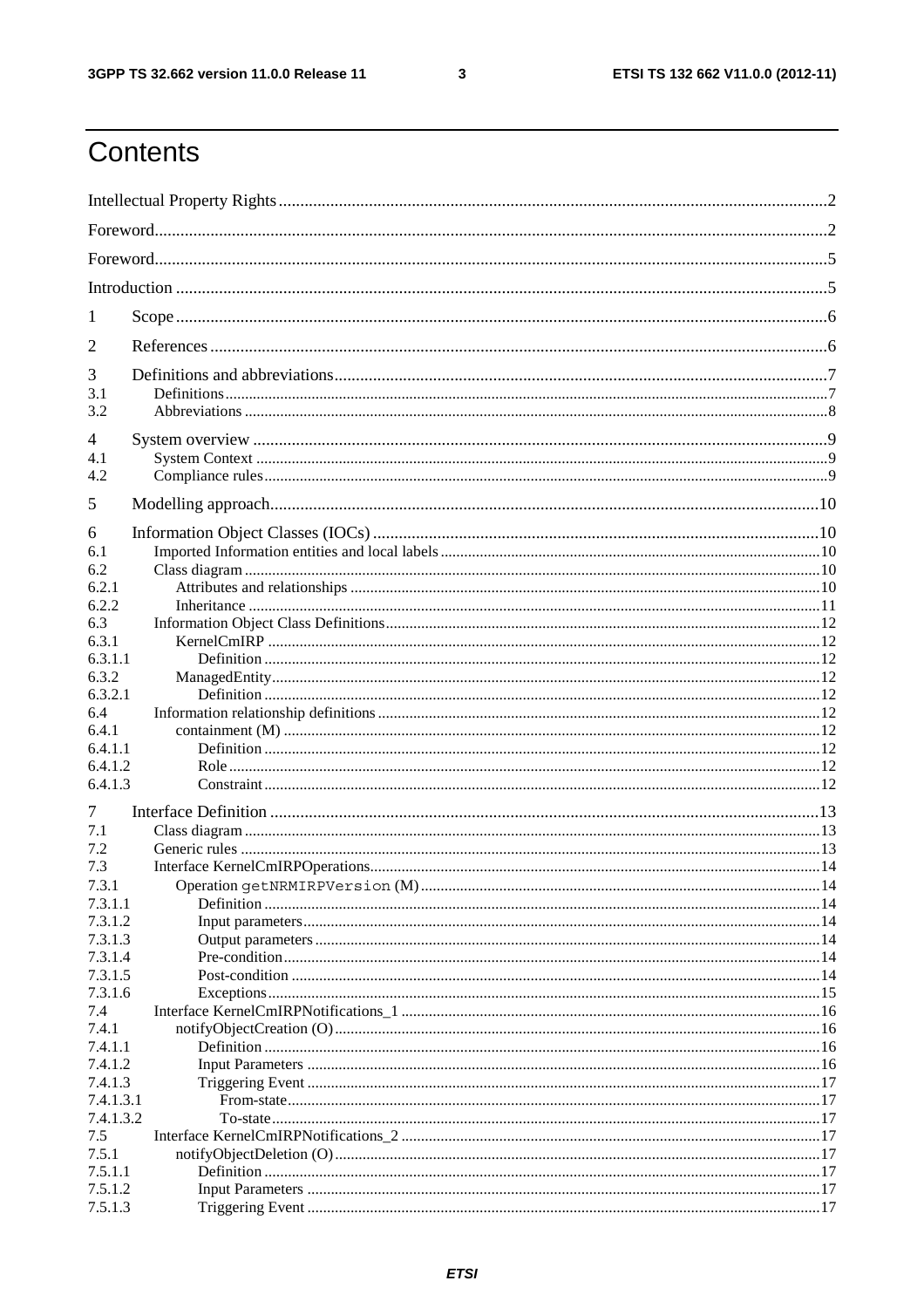#### $\overline{\mathbf{4}}$

| 7.5.1.3.1 |                               |    |
|-----------|-------------------------------|----|
| 7.5.1.3.2 |                               |    |
| 7.6       |                               |    |
| 7.6.1     |                               |    |
| 7.6.6.1   |                               |    |
| 7.6.6.2   |                               |    |
| 7.6.6.3   |                               |    |
| 7.6.6.3.1 |                               |    |
| 7.6.6.3.2 |                               |    |
| 7.7       |                               |    |
| 7.7.1     |                               |    |
| 7.7.1.1   |                               |    |
| 7.7.1.2   |                               |    |
| 7.7.1.3   |                               |    |
| 7.7.1.3.1 |                               |    |
| 7.7.1.3.2 |                               |    |
| 7.8       |                               |    |
| 7.8.1     |                               |    |
| 7.8.1.1   |                               |    |
| 7.8.1.2   |                               |    |
| 7.8.1.3   |                               |    |
| 7.8.1.3.1 |                               |    |
| 7.8.1.3.2 |                               |    |
|           | <b>Annex A (normative):</b>   |    |
|           | <b>Annex B</b> (informative): |    |
|           |                               | 25 |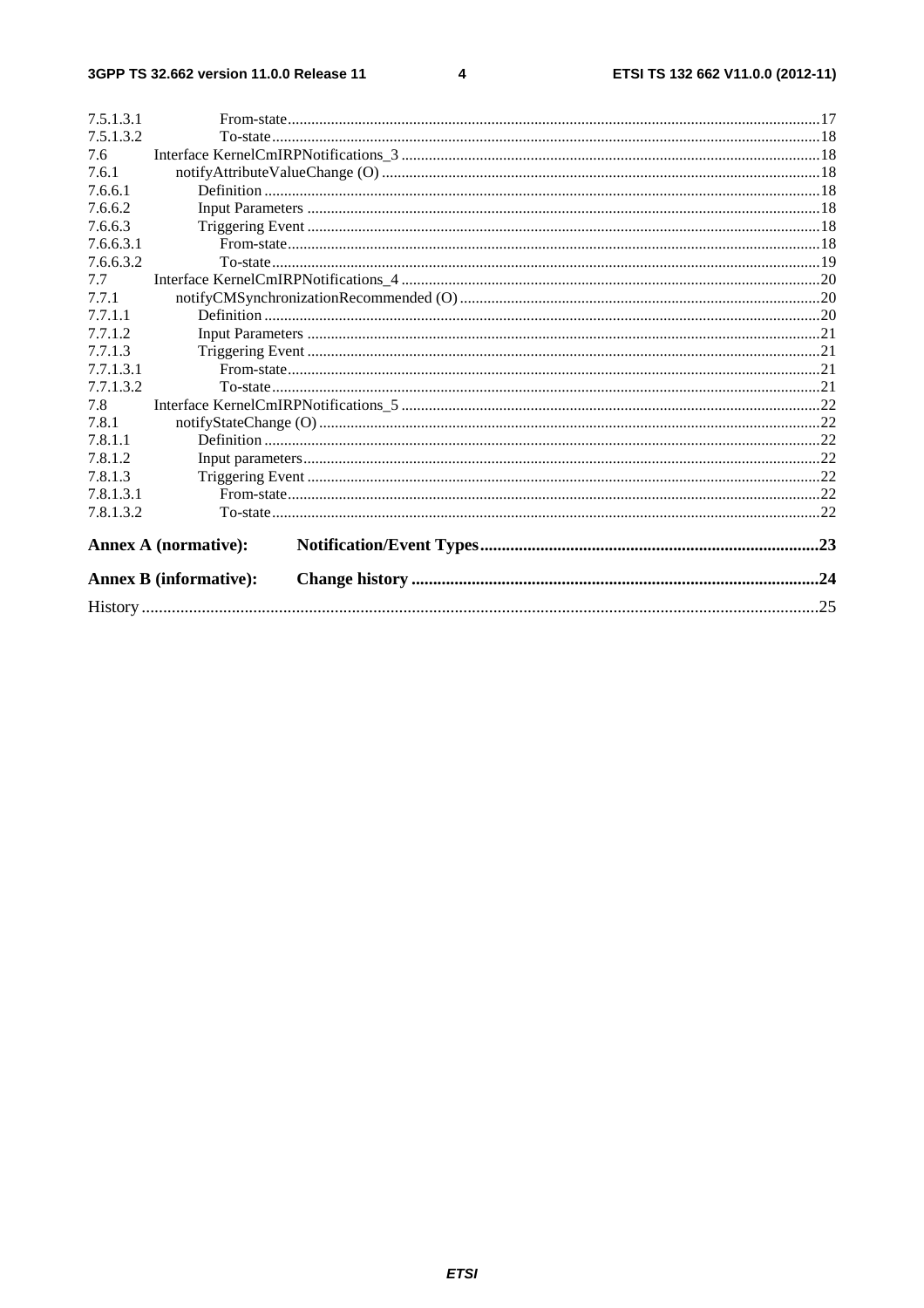# Foreword

This Technical Specification has been produced by the 3<sup>rd</sup> Generation Partnership Project (3GPP).

The contents of the present document are subject to continuing work within the TSG and may change following formal TSG approval. Should the TSG modify the contents of the present document, it will be re-released by the TSG with an identifying change of release date and an increase in version number as follows:

Version x.y.z

where:

- x the first digit:
	- 1 presented to TSG for information;
	- 2 presented to TSG for approval;
	- 3 or greater indicates TSG approved document under change control.
- y the second digit is incremented for all changes of substance, i.e. technical enhancements, corrections, updates, etc.
- z the third digit is incremented when editorial only changes have been incorporated in the document.

# Introduction

The present document is part of a TS-family covering the 3<sup>rd</sup> Generation Partnership Project; Technical Specification Group Services and System Aspects; Telecommunication management; as identified below:

| 32.661  | Configuration Management (CM); Kernel CM Requirements                                                        |
|---------|--------------------------------------------------------------------------------------------------------------|
| 32.662  | Configuration Management (CM); Kernel CM Information Service (IS)                                            |
| 32.666: | Configuration Management (CM); Kernel CM Integration Reference Point (IRP); Solution Set<br>(SS) definitions |

Configuration Management (CM), in general, provides the operator with the ability to assure correct and effective operation of the 3G network as it evolves. CM actions have the objective to control and monitor the actual configuration on the Network Elements (NEs) and Network Resources (NRs), and they may be initiated by the operator or by functions in the Operations Systems (OSs) or NEs.

CM actions may be requested as part of an implementation programme (e.g. additions and deletions), as part of an optimisation programme (e.g. modifications), and to maintain the overall Quality of Service (QoS). The CM actions are initiated either as single actions on single NEs of the 3G network, or as part of a complex procedure involving actions on many resources/objects in one or several NEs.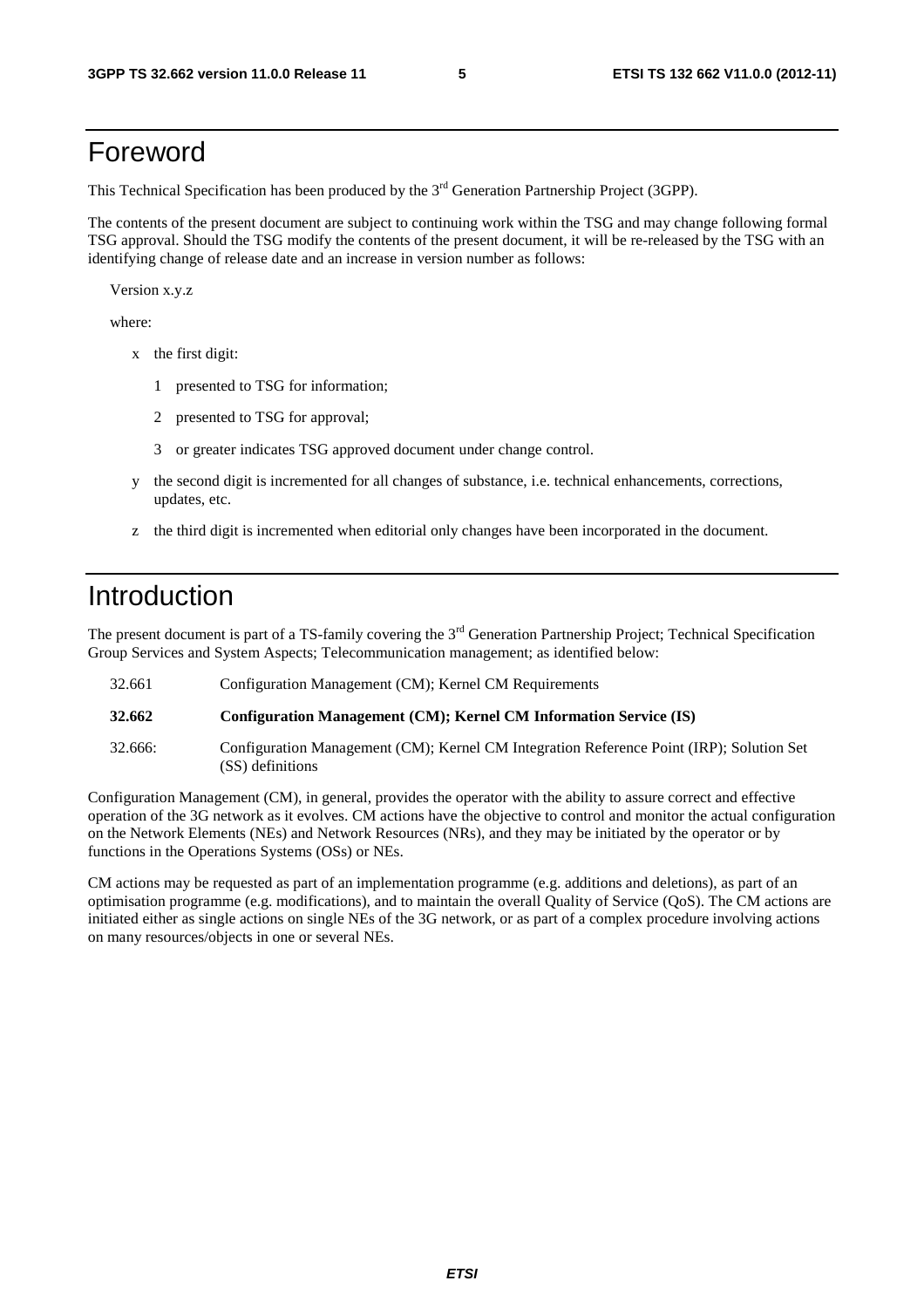# 1 Scope

The present document defines Integration Reference Point (IRP) through which an 'IRPAgent' (typically an Element Manager or Network Element) can communicate Configuration Management related information to one or several 'IRPManagers' (typically Network Managers).

The function of this Kernel CM IRP Information Service is to define an interface that provides the essential CM services. While it is not expected that the Kernel CM IRP alone will provide adequate CM capability, The Kernel CM IRP is expected to provide the common supporting capability required for other IRPs such as the Basic CM IRP or the Bulk CM IRP, each of which require the Kernel CM IRP.

# 2 References

The following documents contain provisions, which, through reference in this text, constitute provisions of the present document.

- References are either specific (identified by date of publication, edition number, version number, etc.) or non-specific.
- For a specific reference, subsequent revisions do not apply.
- For a non-specific reference, the latest version applies. In the case of a reference to a 3GPP document (including a GSM document), a non-specific reference implicitly refers to the latest version of that document *in the same Release as the present document*.
- [1] 3GPP TS 32.101: "Telecommunication management; Principles and high level requirements".
- [2] 3GPP TS 32.102: "Telecommunication management; Architecture".
- [3] 3GPP TS 32.302: "Telecommunication management; Configuration Management (CM); Notification Integration Reference Point (IRP): Information Service (IS)".
- [4] 3GPP TS 32.312: "Telecommunication management; Generic Integration Reference Point (IRP) management; Information Service (IS)".
- [5] 3GPP TS 32.622: "Telecommunication management; Configuration Management (CM); Generic network resources Integration Reference Point (IRP): Network Resource Model (NRM)".
- [6] 3GPP TS 32.672: "Telecommunication management; Configuration Management (CM); State Management Integration Reference Point (IRP): Information Service (IS)".
- [7] ITU-T Recommendation X.710 (1997): "Information technology Open Systems Interconnection Common Management Information Service".
- [8] ITU-T Recommendation X.721 (1992): "Information technology Open Systems Interconnection Structure of Management Information: Definition of management information".
- [9] ITU-T Recommendation X.730 (1992): "Information technology Open Systems Interconnection Systems Management: Object Management Function".
- [10] ITU-T Recommendation X.733 (1992): "Information technology Open Systems Interconnection - Systems Management: Alarm reporting function".
- $[11] [12]$  Void.
- [13] 3GPP TS 32.300: "Telecommunication management; Configuration Management (CM); Name convention for Managed Objects".
- [14] 3GPP TS 32.600: "Telecommunication management; Configuration Management (CM); Concept and high-level requirements".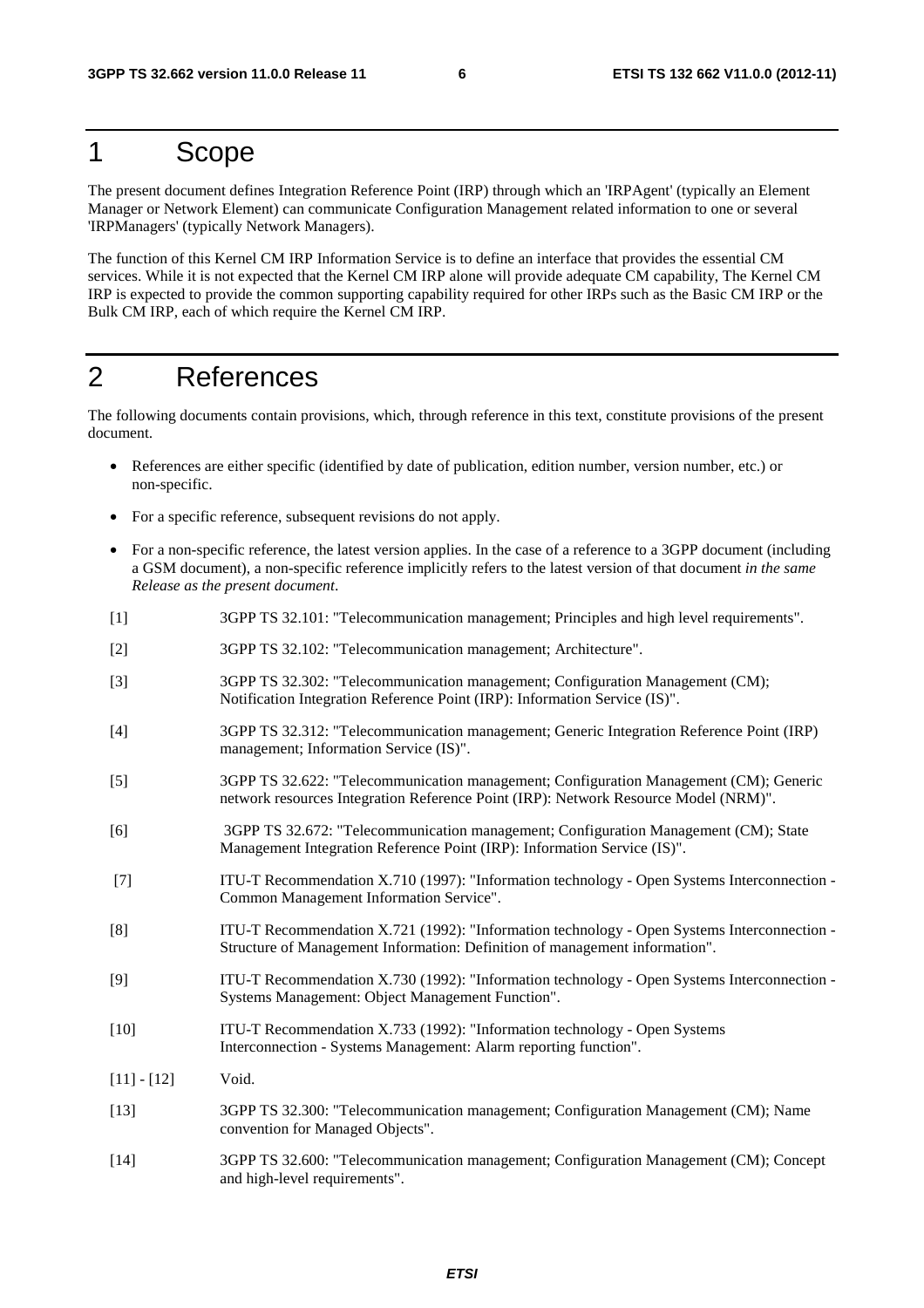| $[15]$ | ITU-T Recommendation X.720: "Information technology - Open Systems Interconnection -<br>Structure of management information: Management information model".                                                            |
|--------|------------------------------------------------------------------------------------------------------------------------------------------------------------------------------------------------------------------------|
| $[16]$ | 3GPP TS 32.623: "Telecommunication management; Configuration Management (CM); Generic<br>network resources Integration Reference Point (IRP): Common Object Request Broker<br>Architecture (CORBA) Solution Set (SS)". |
| $[17]$ | 3GPP TS 32.643: "Telecommunication management; Configuration Management (CM); UTRAN<br>network resources Integration Reference Point (IRP): Common Object Request Broker<br>Architecture (CORBA) Solution Set (SS)".   |
| $[18]$ | 3GPP TS 32.642: "Telecommunication management; Configuration Management (CM); UTRAN<br>network resources Integration Reference Point (IRP): Network Resource Model (NRM)".                                             |
| $[19]$ | 3GPP TS 32.150: "Telecommunication management; Integration Reference Point (IRP) Concept<br>and definitions".                                                                                                          |
| [20]   | 3GPP TS 32.311: "Telecommunication management; Generic Integration Reference Point (IRP)<br>management: Requirements.                                                                                                  |
|        |                                                                                                                                                                                                                        |

# 3 Definitions and abbreviations

### 3.1 Definitions

For the purposes of the present document, the following terms and definitions apply. For terms and definitions not found here, please refer to TS 32.101 [1], TS 32.102 [2] and TS 32.600 [14].

**association:** In general it is used to model relationships between Managed Objects. Associations can be implemented in several ways, such as:

- (1) name bindings,
- (2) reference attributes, and
- (3) association objects.

This IRP stipulates that containment associations shall be expressed through name bindings, but it does not stipulate the implementation for other types of associations as a general rule. These are specified as separate entities in the object models (UML diagrams). Currently however, all (non-containment) associations are modelled by means of reference attributes of the participating MOs.

**Managed Element (ME):** instance of the Managed Object Class G3ManagedElement

**Managed Object (MO):** In the context of the present document, a Managed Object (MO) is a software object that encapsulates the manageable characteristics and behaviour of a particular Network Resource. The MO is instance of a MO class defined in a MIM/NRM. An MO class has **attributes** that provide information used to characterize the objects that belong to the class. Furthermore, an MO class can have **operations** that represent the behaviour relevant for that class. An MO class may support **notifications** that provide information about an event occurrence within a network resource.

**Management Information Base (MIB):** A MIB is an instance of an NRM and has some values on the defined attributes and associations specific for that instance. In the context of the present document, an MIB consists of:

- (1) a Name space (describing the MO containment hierarchy in the MIB through Distinguished Names),
- (2) a number of Managed Objects with their attributes, and
- (3) a number of Associations between these MOs. Also note that TMN (ITU-T Recommendation X.710 [7]) defines a concept of a Management Information Tree (also known as a Naming Tree) that corresponds to the name space (containment hierarchy) portion of this MIB definition. Figure 3.1 depicts the relationships between a Name space and a number of participating MOs (the shown association is of a non-containment type).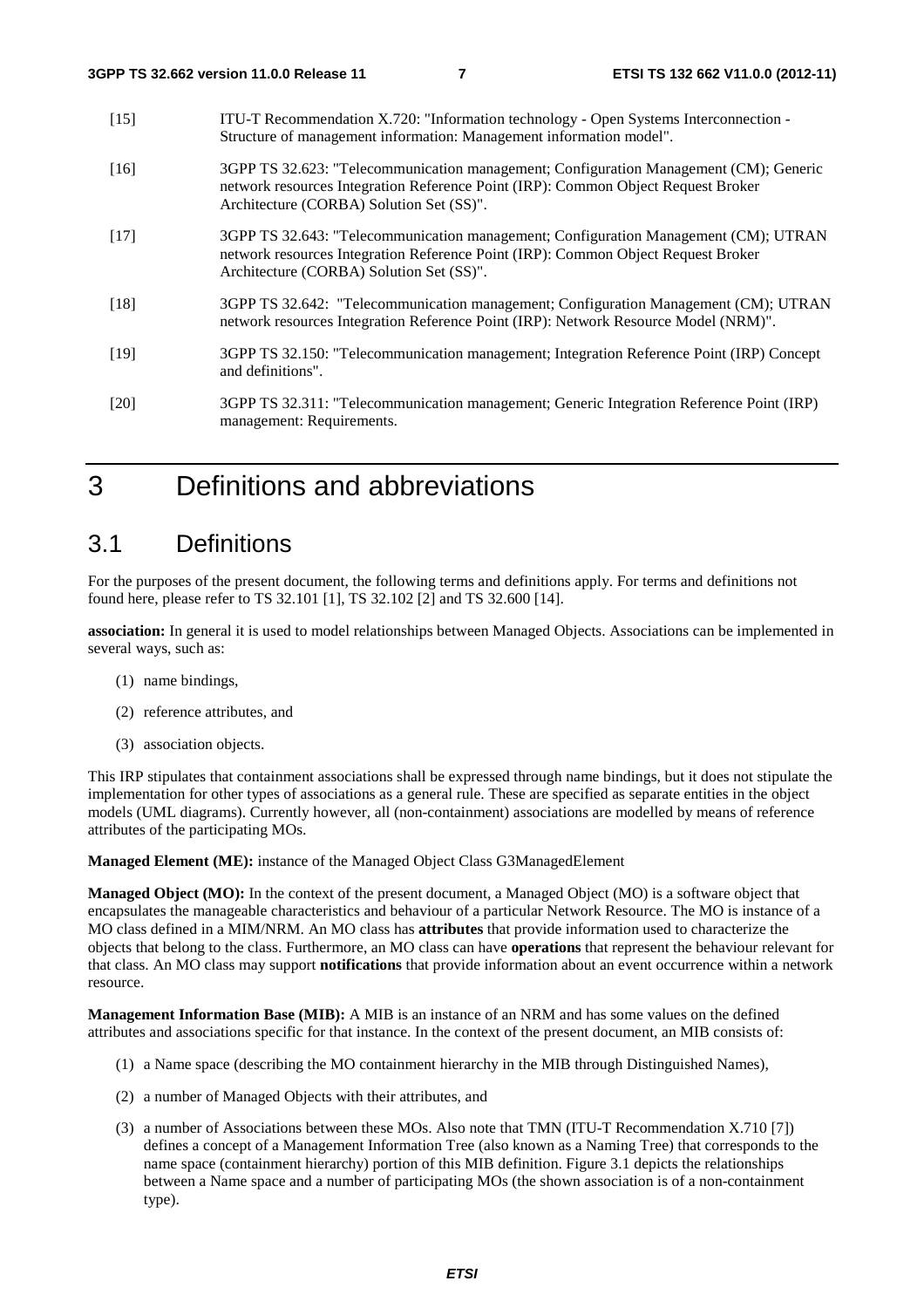

**Figure 3.1: Relationships between a Name space and a number of participating MOs** 

**Management Information Model (MIM):** Also referred to as NRM – see the definition below.

**Name space:** A name space is a collection of names. The IRP name convention (see TS 32.300 [13]) restricts the name space to a hierarchical containment structure, including its simplest form - the one-level, flat name space. All Managed Objects in a MIB shall be included in the corresponding name space and the MIB/name space shall only support a strict hierarchical containment structure (with one root object). A Managed Object that contains another is said to be the superior (parent); the contained Managed Object is referred to as the subordinate (child). The parent of all MOs in a single name space is called a Local Root. The ultimate parent of all MOs of all managed systems is called the Global Root.

**Network Resource Model (NRM):** A model representing the actual managed telecommunications network resources that a System is providing through the subject IRP. An NRM describes Managed Object Classes, their associations, attributes and operations. The NRM is also referred to as "MIM" (see above), which originates from the ITU-T TMN.

**Node B:** A logical node responsible for radio transmission/reception in one or more cells to/from the User Equipment. It terminates the Iub interface towards the RNC.

### 3.2 Abbreviations

For the purposes of the present document, the following abbreviations apply:

| <b>CMIS</b>  | <b>Common Management Information Service</b>                    |
|--------------|-----------------------------------------------------------------|
| CN           | Core Network                                                    |
| <b>CORBA</b> | Common Object Request Broker Architecture                       |
| DN           | Distinguished Name (see TS 32.300 [13])                         |
| EM           | <b>Element Manager</b>                                          |
| <b>FM</b>    | <b>Fault Management</b>                                         |
| IDL          | <b>Interface Definition Language</b>                            |
| <b>IRP</b>   | <b>Integration Reference Point</b>                              |
| ITU-T        | International Telecommunication Union, Telecommunication Sector |
| МE           | <b>Managed Element</b>                                          |
| <b>MIB</b>   | Management Information Base                                     |
| <b>MIM</b>   | Management Information Model                                    |
| <b>MO</b>    | Managed Object                                                  |
| <b>MOC</b>   | <b>Managed Object Class</b>                                     |
| MOI          | Managed Object Instance                                         |
| <b>NE</b>    | Network Element                                                 |
| NM           | Network Manager                                                 |
| NR.          | <b>Network Resource</b>                                         |
| <b>NRM</b>   | Network Resource Model                                          |
| <b>PM</b>    | Performance Management                                          |
| <b>RDN</b>   | Relative Distinguished Name (see TS 32.300 [13])                |
| <b>SNMP</b>  | <b>Simple Network Management Protocol</b>                       |
| SS           | <b>Solution Set</b>                                             |
| <b>TMN</b>   | <b>Telecommunications Management Network</b>                    |
| UML          | Unified Modelling Language                                      |
| <b>UMTS</b>  | Universal Mobile Telecommunications System                      |
| <b>VSE</b>   | Vendor Specific Extensions                                      |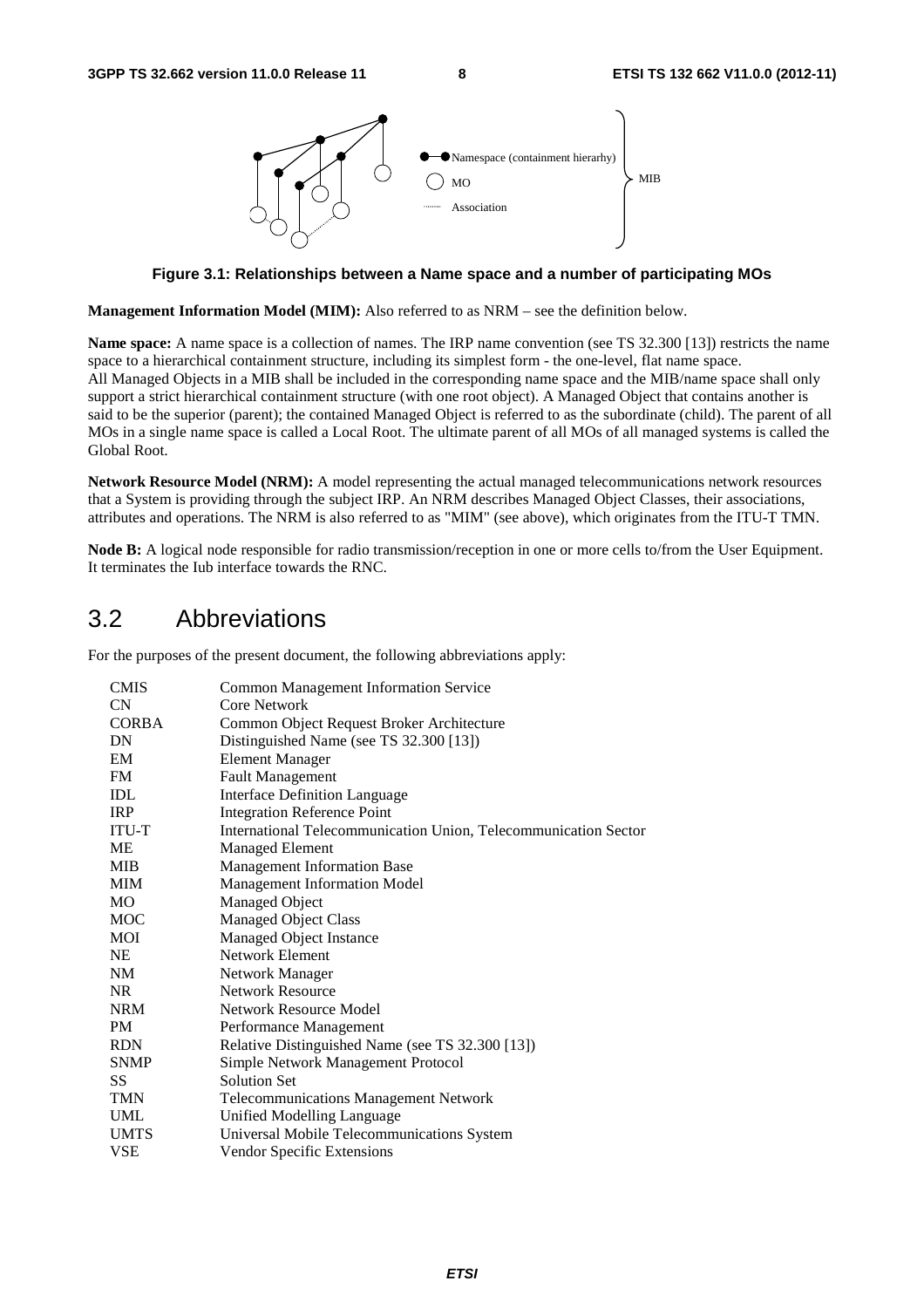# 4 System overview

### 4.1 System Context

The general definition of the System Context for the present IRP is found in 3GPP TS 32.150 [19] subclause 4.7. In addition, the set of related IRP(s) relevant to the present IRP is shown in the two diagrams below.



**Figure 4.1: System Context A** 



**Figure 4.2: System Context B** 

### 4.2 Compliance rules

For general definitions of compliance rules related to qualifiers (Mandatory/Optional/Conditional) for *operations*, *notifications and parameters* (of operations and notifications) please refer to TS 32.150 [19].

An IRPAgent that incorporates vendor-specific extensions shall support normal communication with a 3GPP SA5-compliant IRPManager with respect to all Mandatory and Optional managed object classes, attributes, associations, operations, parameters and notifications without requiring the IRPManager to have any knowledge of the extensions.

Given that

- rules for vendor-specific extensions remain to be fully specified, and
- many scenarios under which IRPManager and IRPAgent interwork may exist,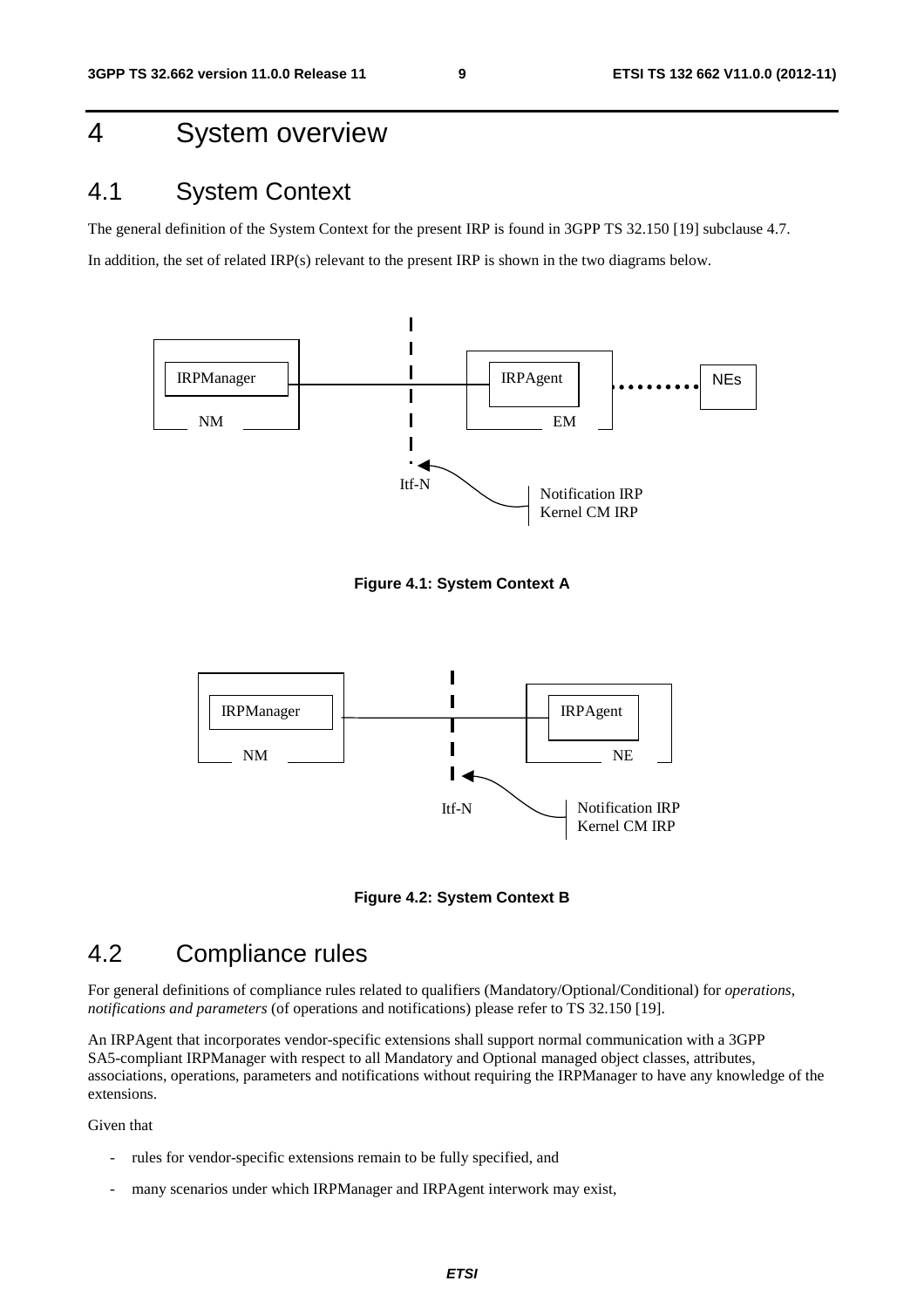it is recognised that the IRPManager, even though it is not required to have knowledge of vendor-specific extensions, may be required to be implemented with an awareness that extensions can exist and behave accordingly.

# 5 Modelling approach

See 3GPP TS 32.150 [19].

# 6 Information Object Classes (IOCs)

### 6.1 Imported Information entities and local labels

| Label reference                                         | Local label              |
|---------------------------------------------------------|--------------------------|
| 32.622 [5], information object class, Top               | Top                      |
| 32.622 [5], information object class, IRPAgent          | <b>IRPAgent</b>          |
| 32.622 [5], information object class, GenericIRP        | <b>GenericIRP</b>        |
| 32.312 [4], information object class, ManagedGenericIRP | <b>ManagedGenericIRP</b> |

# 6.2 Class diagram

This sub-clause introduces the set of information object classes (IOCs) that encapsulate information within the IRPAgent. The intent is to identify the information required for the KernelCmIRP Agent implementation of its operations and notification emission. This sub-clause provides the overview of all support object classes in UML. Subsequent sub-clauses provide more detailed specification of various aspects of these support object classes.

### 6.2.1 Attributes and relationships

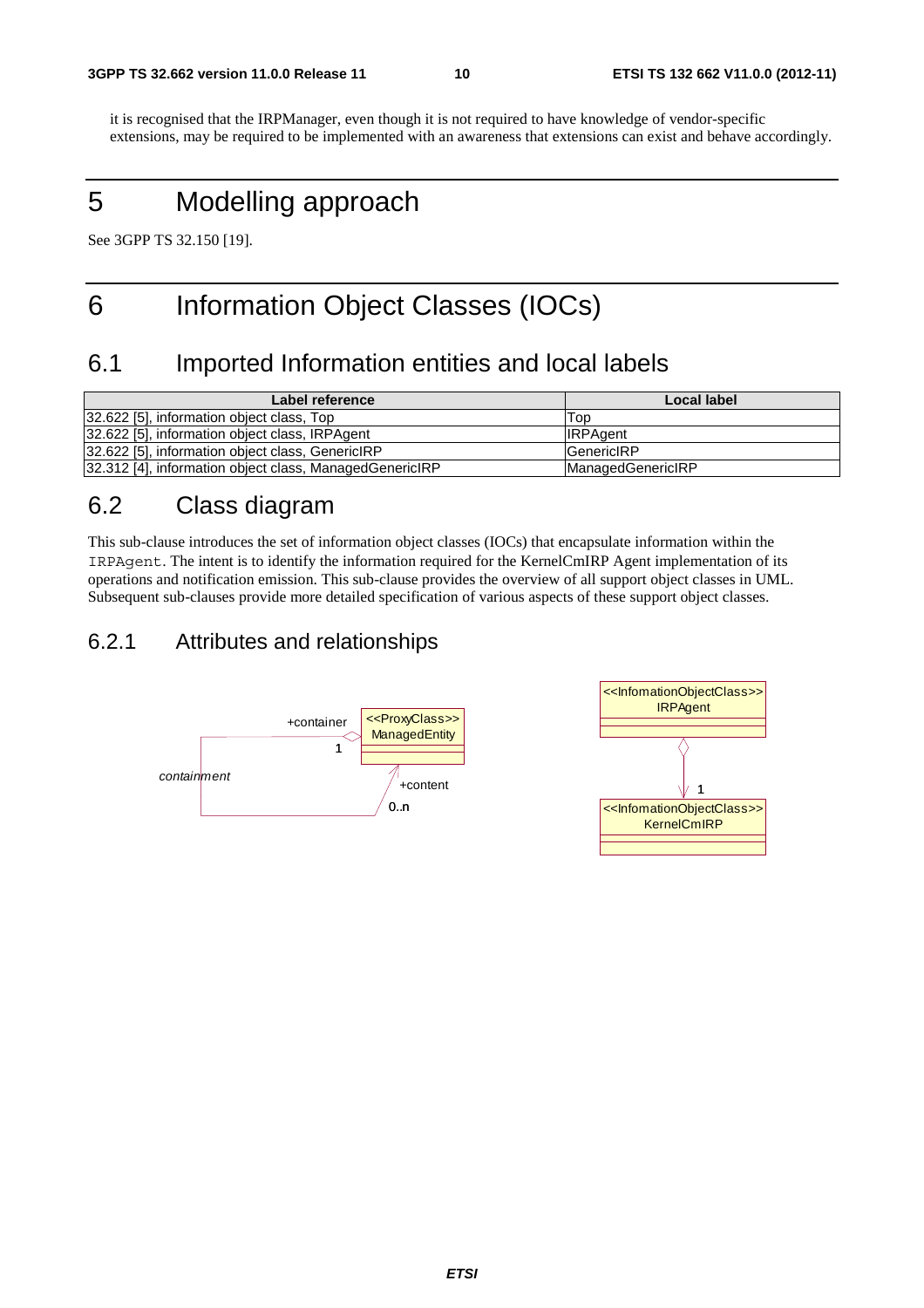### 6.2.2 Inheritance

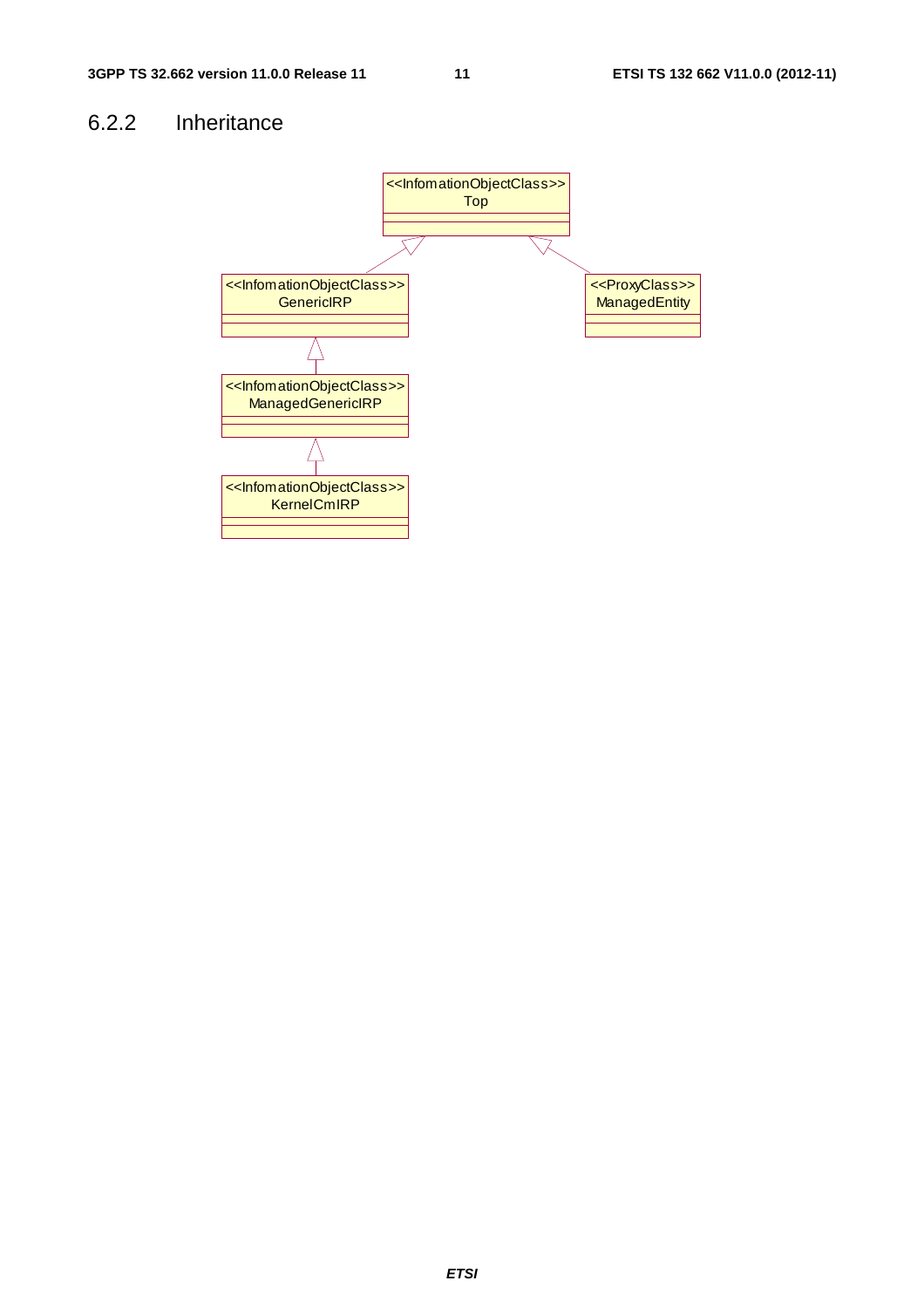# 6.3 Information Object Class Definitions

### 6.3.1 KernelCmIRP

### 6.3.1.1 Definition

KernelCmIRP is the representation of the Kernel configuration management capabilities specified by the present document. This IOC inherits from ManagedGenericIRP IOC specified in TS 32.312 [4].

### 6.3.2 ManagedEntity

#### 6.3.2.1 Definition

The IOC ManagedEntity represents the role that can be played by an instance of an IOC defined in Network Resources Models, e.g. Generic Network Resource Model, Core Network Resource Model, UTRAN Network Resource Model or GERAN Network Resource Model.

## 6.4 Information relationship definitions

### 6.4.1 containment (M)

### 6.4.1.1 Definition

This represents the relationship containment as defined in ITU-T Recommendation X.720 [15].

### 6.4.1.2 Role

| Name    | <b>Definition</b>                                                                                                        |
|---------|--------------------------------------------------------------------------------------------------------------------------|
|         | $\alpha$ container $\alpha$ lt represents the capability, for an instance of a Managed Entity, to contain other objects. |
| content | It represents the capability, for an instance of a Managed Entity, to be contained in another object.                    |

### 6.4.1.3 Constraint

| <b>Name</b> | <b>Definition</b>                                                                                                                       |
|-------------|-----------------------------------------------------------------------------------------------------------------------------------------|
|             | $\frac{1}{2}$ inv noSelfContainment $\frac{1}{2}$ No instance of the IOC ManagedEntity can play both roles container and content in the |
|             | Isame instance of the relationship containment.                                                                                         |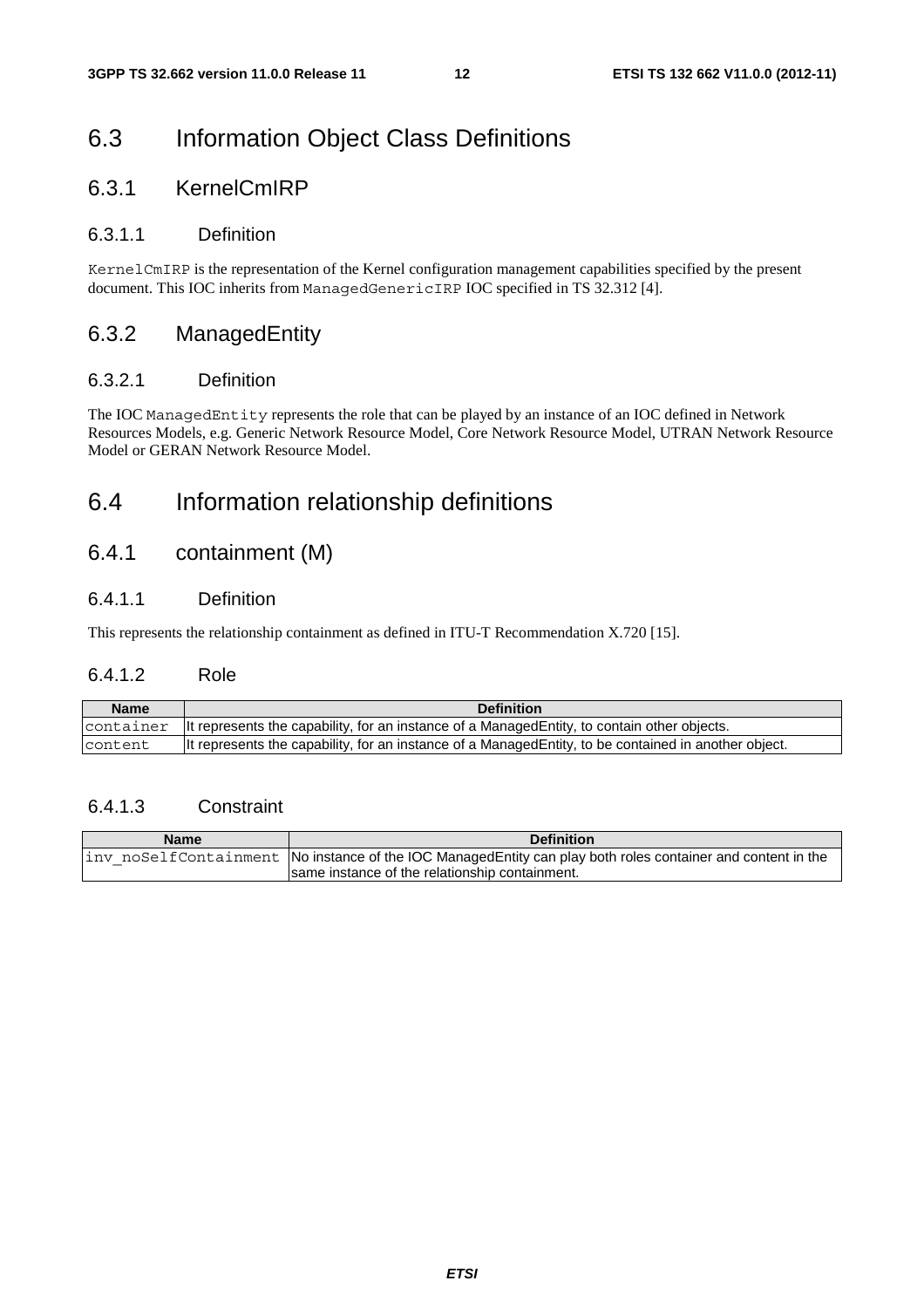# 7 Interface Definition

### 7.1 Class diagram



## 7.2 Generic rules

**Rule 1:** Each operation with at least one input parameter supports a pre-condition valid\_input\_parameter which indicates that all input parameters shall be valid with regards to their information type. Additionally, each such operation supports an exception operation\_failed\_invalid\_input\_parameter which is raised when pre-condition valid\_input\_parameter is false. The exception has the same entry and exit state.

**Rule 2:** Each operation with at least one optional input parameter supports a set of pre-conditions supported optional input parameter xxx where "xxx" is the name of the optional input parameter and the precondition indicates that the operation supports the named optional input parameter. Additionally, each such operation supports an exception operation\_failed\_unsupported\_optional\_input\_parameter\_xxx which is raised when (a) the precondition supported optional input parameter xxx is false and (b) the named optional input parameter is carrying information. The exception has the same entry and exit state.

**Rule 3:** Each operation shall support a generic exception operation failed internal problem that is raised when an internal problem occurs and that the operation cannot be completed. The exception has the same entry and exit state.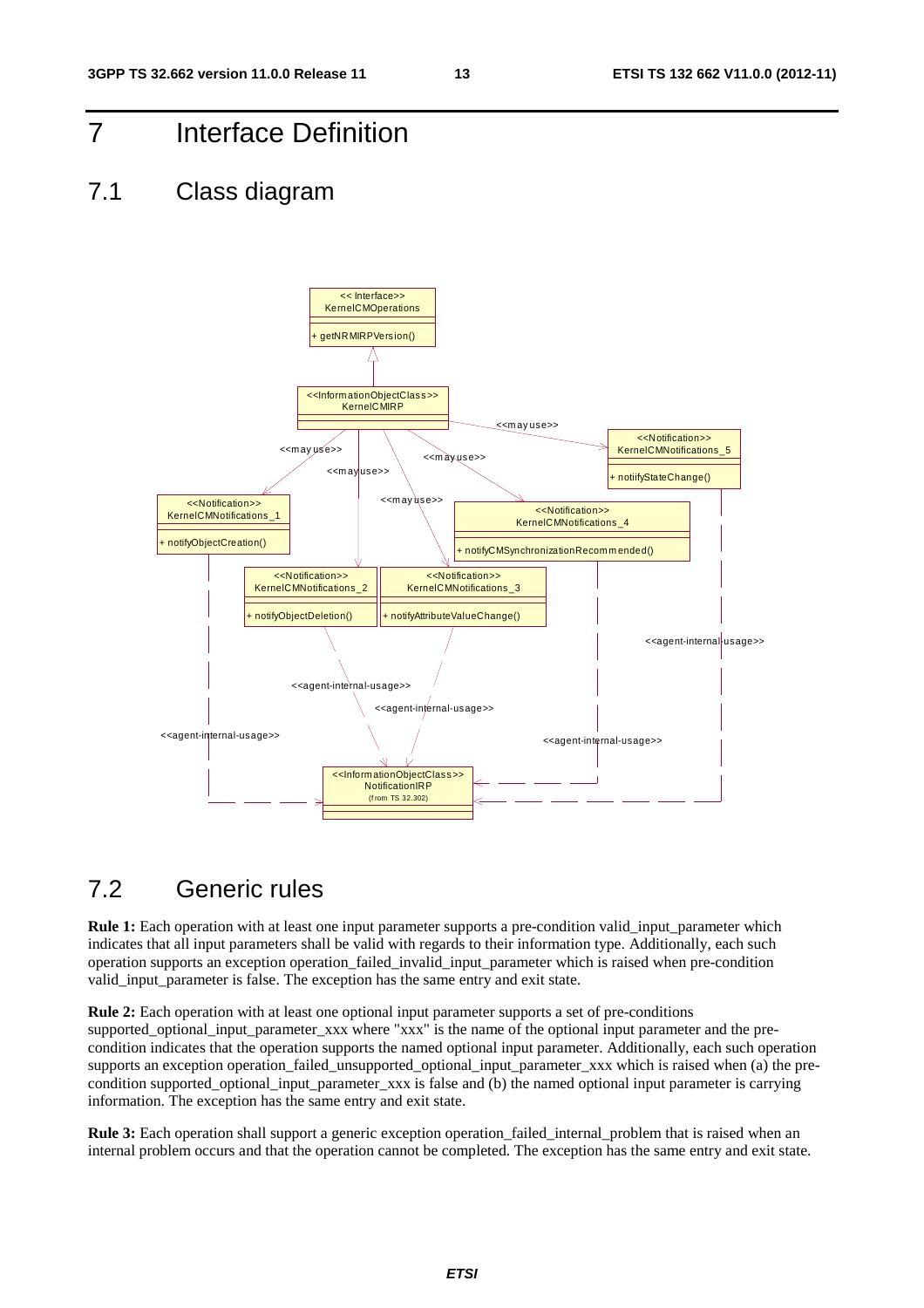# 7.3 Interface KernelCmIRPOperations

### 7.3.1 Operation getNRMIRPVersion (M)

### 7.3.1.1 Definition

When the IRPManager invokes getNRMIRPVersion to find out the Network Resource IRP SS document versions (IRPVersions) supported by the IRPAgent, the IRPAgent shall respond, via the versionNumberList output parameter, with a list of supported Network Resource IRPversions. The rule for deriving the IRP document version number string is defined in TS 32.311 [20]. An example of this return value can contain two IRPVersions, where one indicates the 3GPP Generic Network Resource IRPVersion (e.g. "32.623 V4.2" in case of CORBA implementation) while the other indicates the 3GPP UTRAN Network Resource IRPVersion (e.g. "32.643 V4.1" in case of CORBA implementation).

It is expected that vendors may provide vendor-specific extended capabilities and features (VSE) that are based on a 3GPP published specification. It is further expected that the vendor will publish these VSE in a document with an unambiguous identification.

If an IRPAgent does not support VSE, the vSEVersionNumberList parameter shall contain no information.

If an IRPAgent supports VSE, the vSEVersionNumberList parameter shall contain identification of one or more documents published by the vendor. The versionNumberList shall contain the IRPVersions indicating the 3GPP Network Resource IRP specifications on which the VSE is based. The versionNumberList may only identify IRPVersions that are consistent with the requirements of clause 4.2 of the present document and similar requirements statements in all CM and Network Resource IRPs. The convention to identify the vendor-specific document is not a subject of the present document. It is recommended that the identification should include (a) the 3GPP IRPVersion on which the VSE is based (b) the name of the vendor and (c) the identification of the VSE document and/or its version. The inclusion of the part-(b) is to avoid possible name conflict in a multi-vendor environment. An example would be "32.642 V4.0 Ericsson v.1". This sample indicates the identification of a document published by Ericsson that specifies a list of VSE that is based on the TS 32.642 V4.0.x. Note in this example, the IRPVersion "32.642 V4.0" shall also be present in the versionNumberList.

The lists returned by versionNumberList and vSEVersionNumberList shall not contain duplicates.

### 7.3.1.2 Input parameters

None.

### 7.3.1.3 Output parameters

| <b>Parameter Name</b>  | <b>Qualifier</b> | <b>Matching Information</b>                            | <b>Comment</b>                                                                                                        |
|------------------------|------------------|--------------------------------------------------------|-----------------------------------------------------------------------------------------------------------------------|
| versionNumberList      | ΙM               | ManagedGenericIRP.iRPVersion                           | It carries one or more SS version numbers<br>supported by this IRP agent.                                             |
| vSEVersionNumberList M |                  | ManagedGenericIRP.iRPVersion                           | It carries one or more identifications of<br>vendor published documents containing<br><b>VSE NRMs specifications.</b> |
| status                 | M                | <b>ENUM</b> (Operation succeeded,<br>Operation failed) | If operation_failed_internal_problem status<br>= OperationFailed.                                                     |

### 7.3.1.4 Pre-condition

None specific.

### 7.3.1.5 Post-condition

None specific.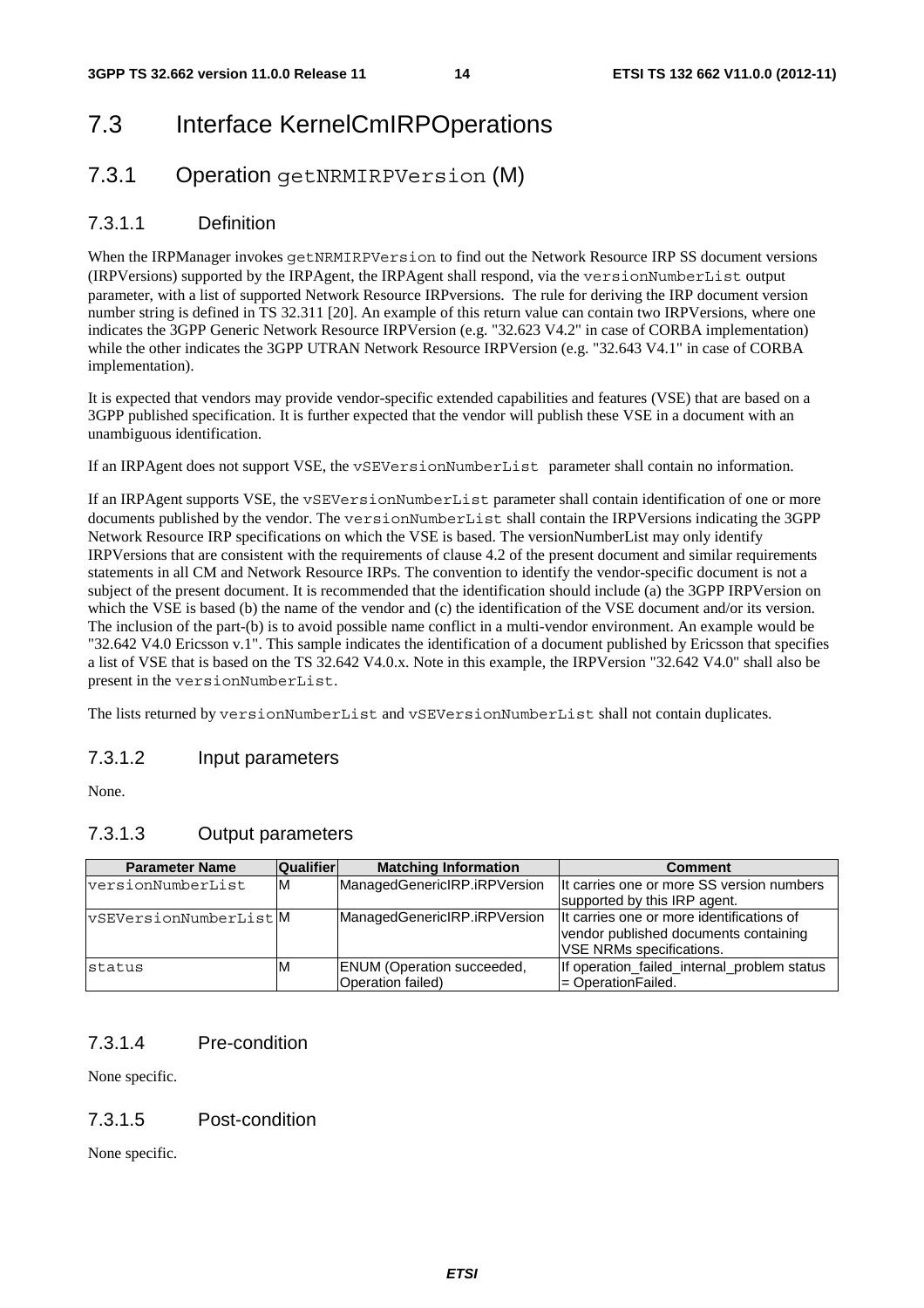# 7.3.1.6 Exceptions

None specific.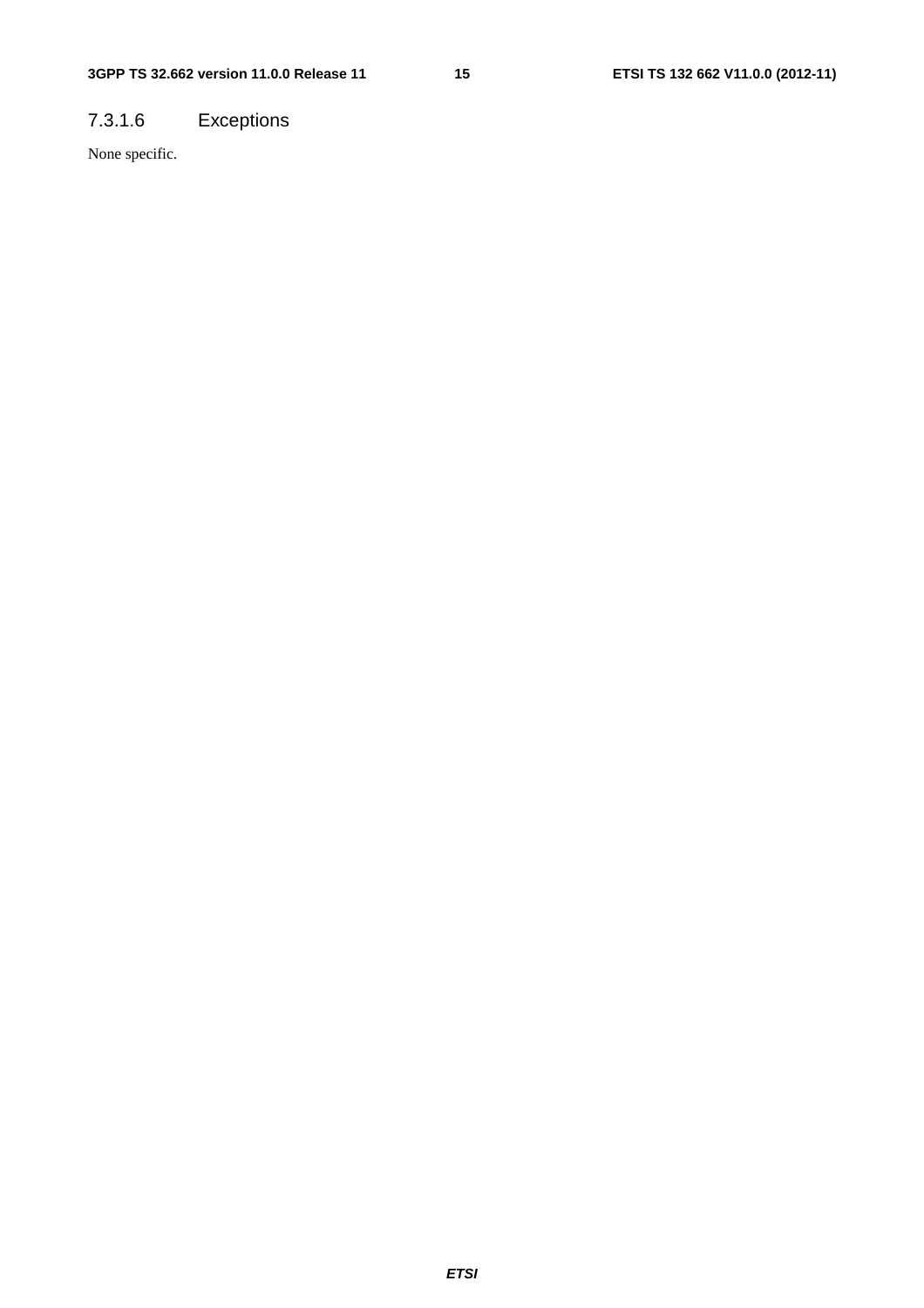# 7.4 Interface KernelCmIRPNotifications\_1

### 7.4.1 notifyObjectCreation (O)

### 7.4.1.1 Definition

IRPAgent notifies the subscribed IRPManager that a new Managed Object has been created and that the new object satisfies the filter constraint expressed in IRPManager"s subscribe operation (see TS 32.302 [3]). This notification is based on the objectCreation notification type specified in ITU-T Recommendation X.721 [8] and ITU-T Recommendation X.730 [9] (difference compared to these specifications are indicated in the description below).

### 7.4.1.2 Input Parameters

| <b>Parameter Name</b> | Qualifier        | <b>Matching Information</b>                                                      | <b>Comment</b>                                                                                                                                                                                                                                                                                                                                                                                                                                                                                                                                                                                                                                                                                                                                              |
|-----------------------|------------------|----------------------------------------------------------------------------------|-------------------------------------------------------------------------------------------------------------------------------------------------------------------------------------------------------------------------------------------------------------------------------------------------------------------------------------------------------------------------------------------------------------------------------------------------------------------------------------------------------------------------------------------------------------------------------------------------------------------------------------------------------------------------------------------------------------------------------------------------------------|
| objectClass           | M, Y             | ManagedEntity.objectClass                                                        | Notification header - see [3]. It shall carry the                                                                                                                                                                                                                                                                                                                                                                                                                                                                                                                                                                                                                                                                                                           |
|                       |                  |                                                                                  | ManagedEntity class name.                                                                                                                                                                                                                                                                                                                                                                                                                                                                                                                                                                                                                                                                                                                                   |
| objectInstance        | M, Y             | ManagedEntity.objectInstance                                                     | Notification header - see [3]. It shall carry the DN                                                                                                                                                                                                                                                                                                                                                                                                                                                                                                                                                                                                                                                                                                        |
|                       |                  |                                                                                  | of the ManagedEntity.                                                                                                                                                                                                                                                                                                                                                                                                                                                                                                                                                                                                                                                                                                                                       |
| notificationId        | M, N             | ц,                                                                               | Notification header - see [3].                                                                                                                                                                                                                                                                                                                                                                                                                                                                                                                                                                                                                                                                                                                              |
| eventTime             | M, Y             | Ξ.                                                                               | Notification header - see [3]. It shall carry the                                                                                                                                                                                                                                                                                                                                                                                                                                                                                                                                                                                                                                                                                                           |
|                       |                  |                                                                                  | ManagedEntity creation time.                                                                                                                                                                                                                                                                                                                                                                                                                                                                                                                                                                                                                                                                                                                                |
| systemDN              | C, Y             |                                                                                  | Notification header - see [3].                                                                                                                                                                                                                                                                                                                                                                                                                                                                                                                                                                                                                                                                                                                              |
| notificationType      | M, Y             | Mapped to notification Type in<br>$[3]$ – see annex A.                           | Notification header - see [3].                                                                                                                                                                                                                                                                                                                                                                                                                                                                                                                                                                                                                                                                                                                              |
| correlatedNotifi      | O, N             | u,                                                                               | A set of notifications that are correlated to the                                                                                                                                                                                                                                                                                                                                                                                                                                                                                                                                                                                                                                                                                                           |
| cations               |                  |                                                                                  | subject notification. Defined in                                                                                                                                                                                                                                                                                                                                                                                                                                                                                                                                                                                                                                                                                                                            |
|                       |                  |                                                                                  | ITU-T Recommendation X.733 [10].                                                                                                                                                                                                                                                                                                                                                                                                                                                                                                                                                                                                                                                                                                                            |
| additionalText        | O, N             | ц,                                                                               | It can contain further information in text on the                                                                                                                                                                                                                                                                                                                                                                                                                                                                                                                                                                                                                                                                                                           |
|                       |                  |                                                                                  | creation of the MO.                                                                                                                                                                                                                                                                                                                                                                                                                                                                                                                                                                                                                                                                                                                                         |
|                       |                  |                                                                                  | For notifications with                                                                                                                                                                                                                                                                                                                                                                                                                                                                                                                                                                                                                                                                                                                                      |
|                       |                  |                                                                                  | sourceIndicator=SON_operation information about                                                                                                                                                                                                                                                                                                                                                                                                                                                                                                                                                                                                                                                                                                             |
|                       |                  |                                                                                  | the involved SON functionality (like self-                                                                                                                                                                                                                                                                                                                                                                                                                                                                                                                                                                                                                                                                                                                  |
|                       |                  |                                                                                  | configuration, self-optimization, self-healing etc.)                                                                                                                                                                                                                                                                                                                                                                                                                                                                                                                                                                                                                                                                                                        |
|                       |                  |                                                                                  | may be added here, if available.                                                                                                                                                                                                                                                                                                                                                                                                                                                                                                                                                                                                                                                                                                                            |
| sourceIndicator       | O, N             | ENUM(<br>Resource_operation,<br>Management_operation,<br>SON_operation, Unknown) | This parameter, when present, indicates the<br>source of the operation that led to the generation of<br>this notification. It can have one of the following<br>values:<br>1.<br>resource operation: The notification was<br>generated in response to an internal operation<br>of the resource;<br>2.<br>management operation: The notification was<br>generated in response to a management<br>operation applied across the managed object<br>boundary external to the managed object;<br>SON operation: The notification was<br>3.<br>generated as result of a SON (Self Organising<br>Network) process like self-configuration, self-<br>optimization, self-healing etc<br>unknown: It is not possible to determine the<br>4.<br>source of the operation. |
|                       |                  |                                                                                  | Remark: An IRPAgent may not in any case be<br>aware that SON operation lead to the generation of<br>this generation. In this case another value than<br>SON_operation for sourceIndicator might be sent.                                                                                                                                                                                                                                                                                                                                                                                                                                                                                                                                                    |
| attributeList         | $\overline{O,N}$ | <b>LIST OF SEQUENCE</b>                                                          | The attributes (name/value pairs) of the created                                                                                                                                                                                                                                                                                                                                                                                                                                                                                                                                                                                                                                                                                                            |
|                       |                  | <attributename,<br>AttributeValue&gt;</attributename,<br>                        | MO.                                                                                                                                                                                                                                                                                                                                                                                                                                                                                                                                                                                                                                                                                                                                                         |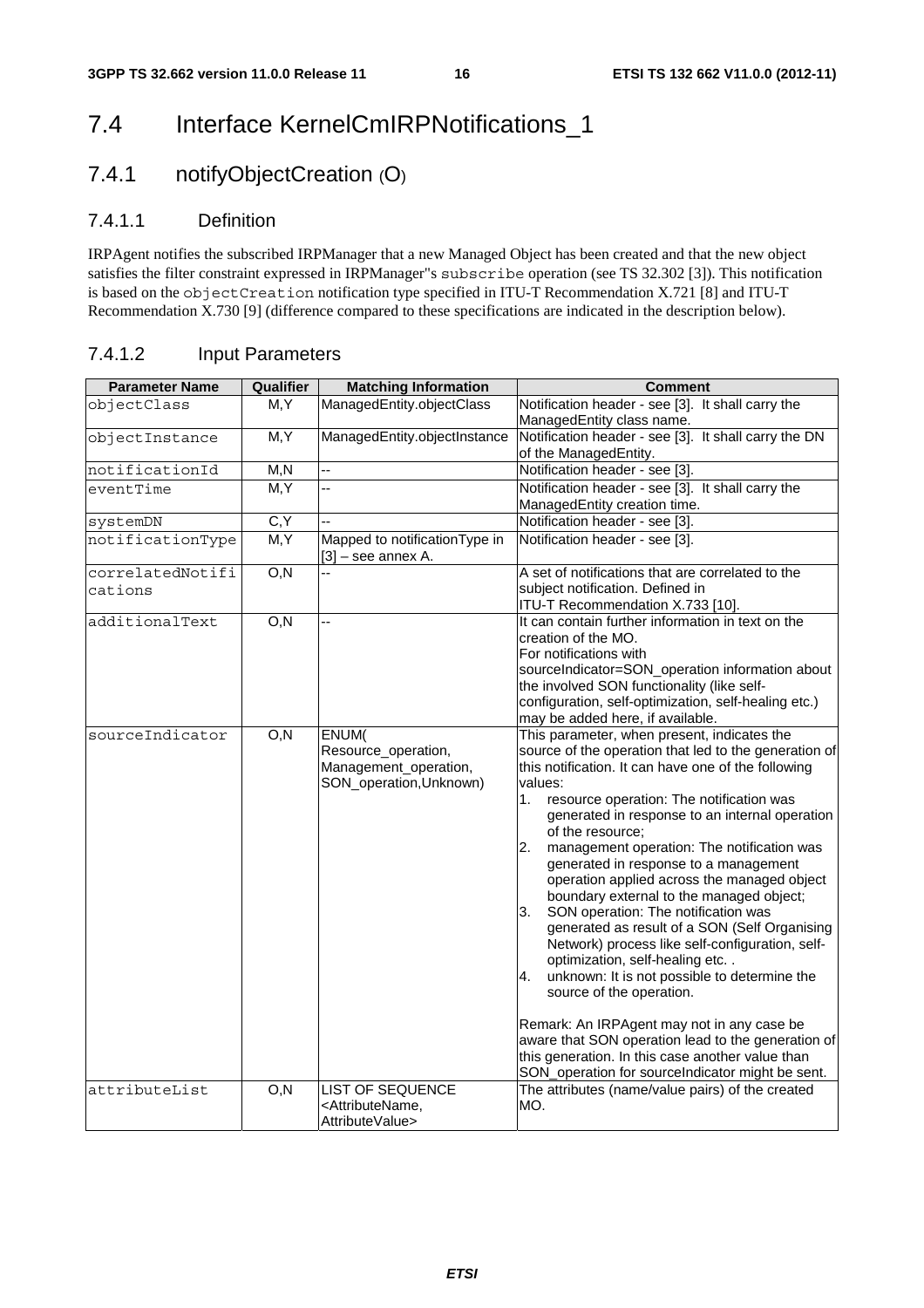### 7.4.1.3 Triggering Event

#### 7.4.1.3.1 From-state

stateBeforeObjectCreation.

| <b>Assertion Name</b>     | <b>Definition</b>                                                |
|---------------------------|------------------------------------------------------------------|
| stateBeforeObjectCreation | The number of instances of the IOC Managed Entity is equal to N. |

#### 7.4.1.3.2 To-state

stateAfterObjectCreation.

| <b>Assertion Name</b>    | <b>Definition</b>                                                       |
|--------------------------|-------------------------------------------------------------------------|
| stateAfterObjectCreation | The number of instances of the IOC Managed Entity is equal to $N + 1$ . |

# 7.5 Interface KernelCmIRPNotifications\_2

### 7.5.1 notifyObjectDeletion (O)

### 7.5.1.1 Definition

IRPAgent notifies the subscribed IRPManager of a deleted Managed Object. The IRPAgent invokes this notification because the subject notification satisfies the filter constraint expressed in the IRPManager subscribe operation (see TS 32.302 [3]). This notification is based on the objectDeletion notification type specified in ITU-T Recommendation X.721 [8] and ITU-T Recommendation X.730 [9] (difference compared to these specifications are indicated in the description below).

Note that when a Managed Object is deleted, all subordinate Managed Objects (i.e. the complete sub-tree of the MIB) are also deleted. Furthermore, all associations where the Managed Object participates are deleted.

### 7.5.1.2 Input Parameters

| <b>Parameter Name</b>   | Qualifier | <b>Matching Information</b>                           | <b>Comment</b>                          |
|-------------------------|-----------|-------------------------------------------------------|-----------------------------------------|
| objectClass             | M,Y       | ManagedEntity.objectClass                             | See Table 7.4.1.2.                      |
| objectInstance          | M,Y       | ManagedEntity.objectInstance                          | See Table 7.4.1.2.                      |
| notificationId          | M.N       | --                                                    | See Table 7.4.1.2.                      |
| eventTime               | M,Y       | $\overline{a}$                                        | Notification header - see [3]. It shall |
|                         |           |                                                       | carry the ManagedEntity deletion time.  |
| systemDN                | C.Y       | $-$                                                   | See Table 7.4.1.2.                      |
| notificationType        | M,Y       | Mapped to notification Type in [3] See Table 7.4.1.2. |                                         |
|                         |           | - see annex A.                                        |                                         |
| correlatedNotifications | O, N      | --                                                    | See Table 7.4.1.2.                      |
| additionalText          | O,N       | $-$                                                   | See Table 7.4.1.2.                      |
| sourceIndicator         | O,N       | See Table 7.4.1.2.                                    | See Table 7.4.1.2.                      |
| lattributeList          | O,N       | <b>LIST OF SEQUENCE</b>                               | The attributes (name/value pairs) of    |
|                         |           | <attributename, attributevalue=""></attributename,>   | the deleted MO.                         |

### 7.5.1.3 Triggering Event

#### 7.5.1.3.1 From-state

stateBeforeObjectDeletion.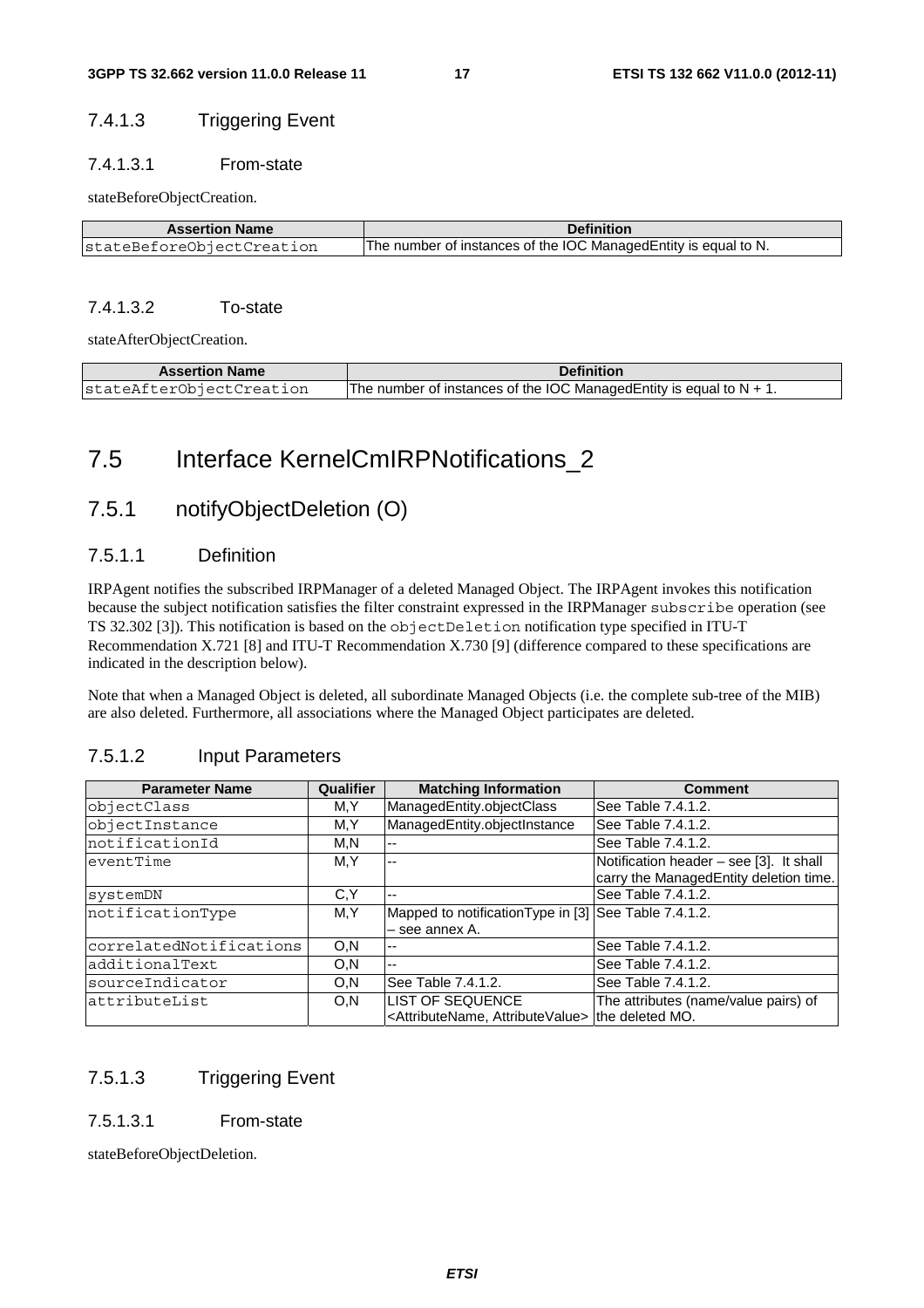| <b>Assertion Name</b>     | <b>Definition</b>                                               |
|---------------------------|-----------------------------------------------------------------|
| StateBeforeObjectDeletion | The number of instances of the IOC ManagedEntity is equal to N. |

#### 7.5.1.3.2 To-state

stateAfterObjectDeletion.

| <b>Assertion Name</b>    | <b>Definition</b>                                                    |
|--------------------------|----------------------------------------------------------------------|
| stateAfterObjectDeletion | The number of instances of the IOC Managed Entity is equal to N - 1. |

# 7.6 Interface KernelCmIRPNotifications\_3

### 7.6.1 notifyAttributeValueChange (O)

### 7.6.6.1 Definition

IRPAgent notifies the subscribed IRPManager of a change of one or several attributes of a Managed Object in the NRM. The IRPAgent invokes this notification because the subject notification satisfies the filter constraint expressed in the IRPManager subscribe operation (see TS 32.302 [3]). This notification is based on the attributeValueChange notification type specified in ITU-T Recommendation X.721 [8] and ITU-T Recommendation X.730 [9] (difference compared to these specifications are indicated in the following table).

### 7.6.6.2 Input Parameters

| <b>Parameter Name</b> | <b>Qualifier</b> | <b>Matching Information</b>                                                                    | <b>Comment</b>                                                                           |
|-----------------------|------------------|------------------------------------------------------------------------------------------------|------------------------------------------------------------------------------------------|
| objectClass           | M,Y              | ManagedEntity.objectClass                                                                      | See Table 7.4.1.2.                                                                       |
| objectInstance        | M,Y              | ManagedEntity.objectInstance                                                                   | See Table 7.4.1.2.                                                                       |
| InotificationId       | M,N              |                                                                                                | See Table 7.4.1.2.                                                                       |
| eventTime             | M,Y              |                                                                                                | Notification header - see [3]. It shall carry<br>the attribute(s) value(s) changed time. |
| systemDN              | C.Y              |                                                                                                | See Table 7.4.1.2.                                                                       |
| notificationType      | M,Y              | Mapped to notification Type in $[3]$ –<br>see annex A.                                         | See Table 7.4.1.2.                                                                       |
| correlatedNotifica    | O, N             |                                                                                                | See Table 7.4.1.2.                                                                       |
| tions                 |                  |                                                                                                |                                                                                          |
| additionalText        | O.N              | --                                                                                             | See Table 7.4.1.2.                                                                       |
| sourceIndicator       | O, N             | See Table 7.4.1.2.                                                                             | See Table 7.4.1.2.                                                                       |
| attributeValueChan    | M,N              | <b>LIST OF SEQUENCE</b>                                                                        | The changed attributes (name/value                                                       |
| qe                    |                  | <attributename, newattributevalue,<br="">CHOICE [NULL, OldAttributeValue]&gt;</attributename,> | pairs) of the MO (with both new and,<br>optionally, old values).                         |

### 7.6.6.3 Triggering Event

#### 7.6.6.3.1 From-state

stateBeforeAttributeValueChange.

| <b>Assertion Name</b>           | <b>Definition</b>                             |
|---------------------------------|-----------------------------------------------|
| stateBeforeAttributeValueChange | The subject attribute has a value at time T1. |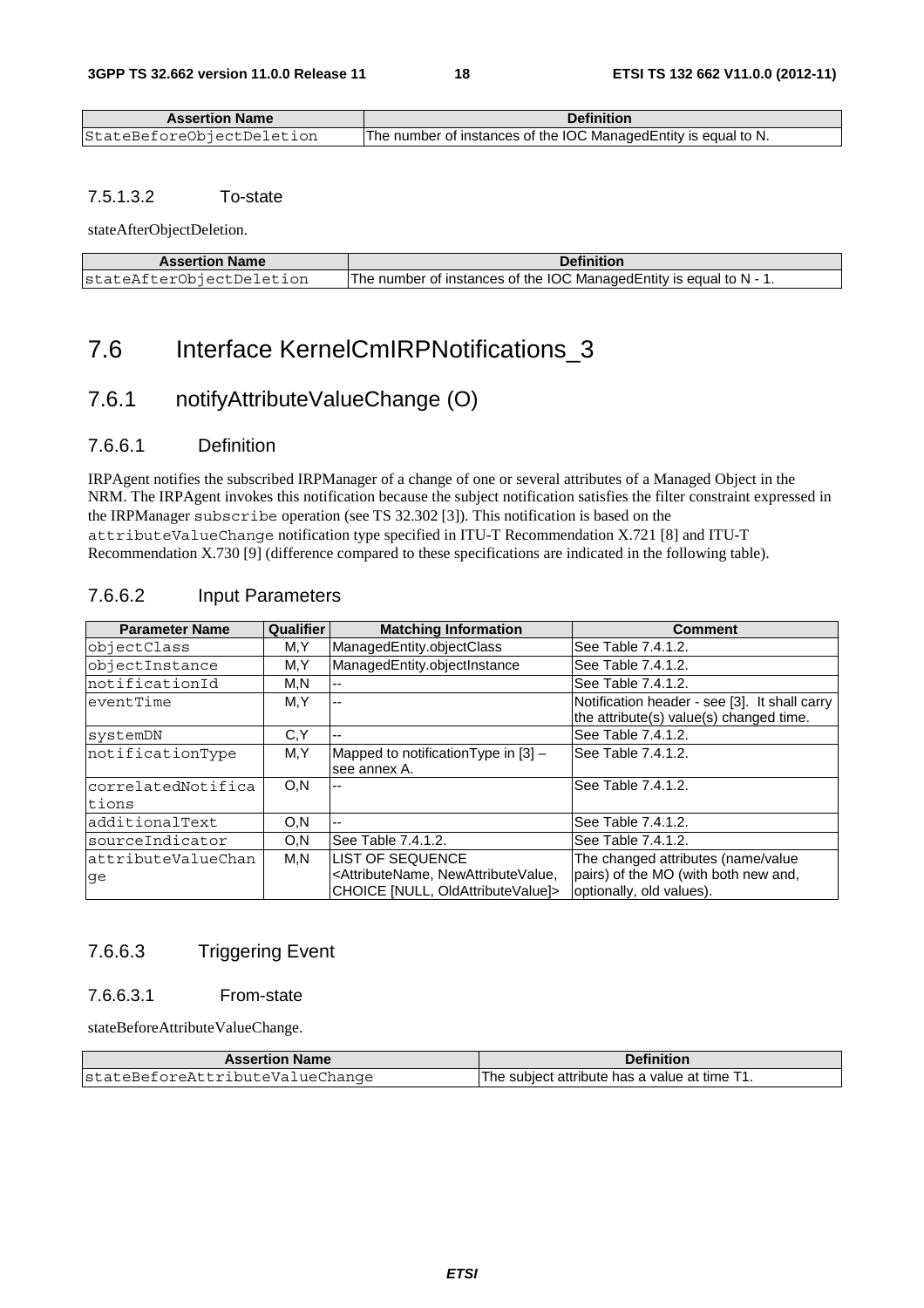### 7.6.6.3.2 To-state

stateAfterAttributeValueChange.

| <b>Assertion Name</b>          | <b>Definition</b>                                       |
|--------------------------------|---------------------------------------------------------|
| stateAfterAttributeValueChange | The subject attribute has been changed to a value other |
|                                | than the value at time T1.                              |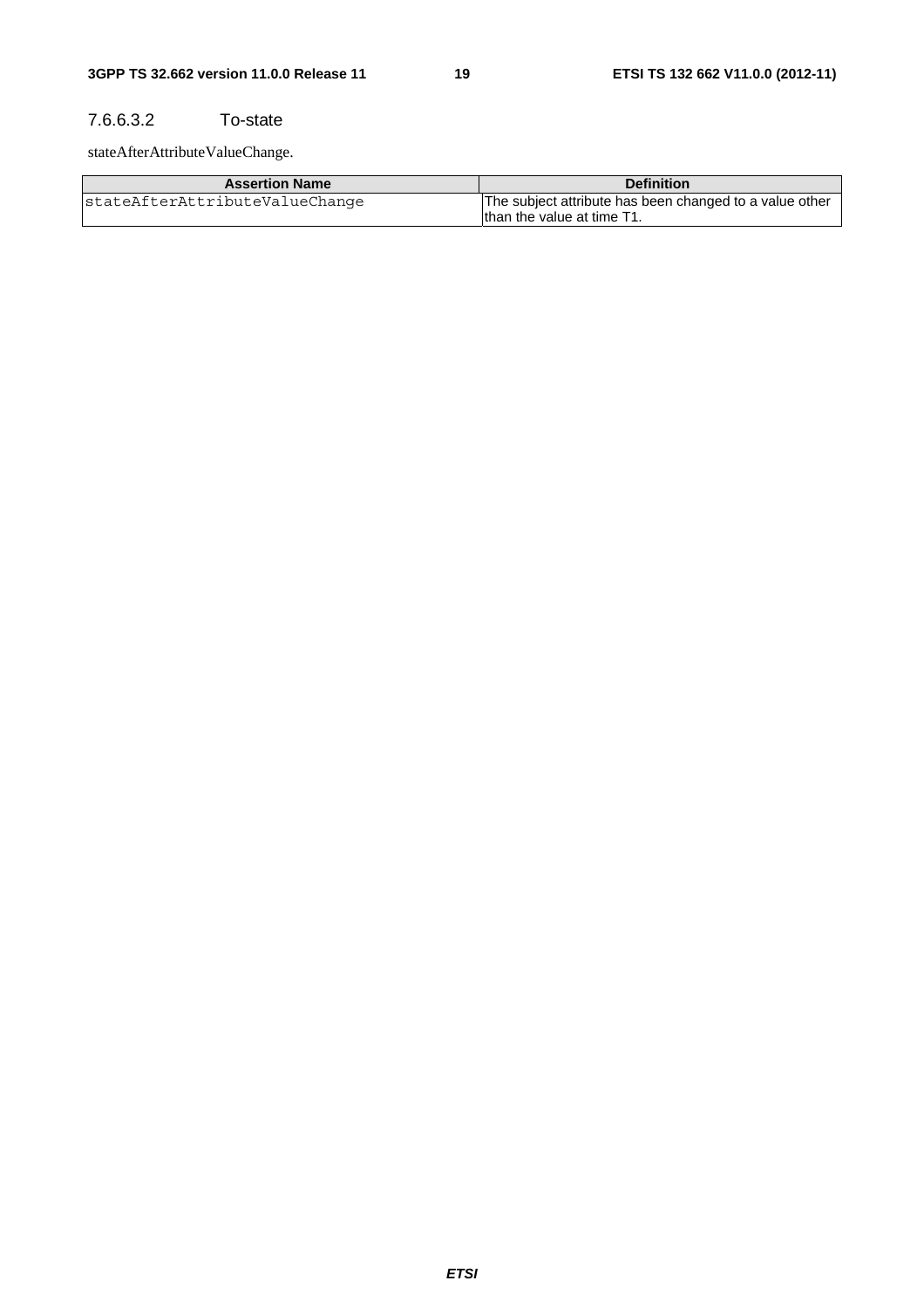# 7.7 Interface KernelCmIRPNotifications 4

### 7.7.1 notifyCMSynchronizationRecommended (O)

### 7.7.1.1 Definition

IRPAgent notifies the subscribed IRPManager that part of or whole configuration information of the IRPAgent should be synchronized.

The configuration information may lose consistency between IPRAgent and IRPManager for several reasons, such as communication failure, NE or EM restarting/initialisation, new network elements being added into networks, etc. In such cases, the configuration information should be synchronized between IRPManager and IRPAgent. Normally, when there are changes in IRPAgent, these changes are sent to IRPManager through notifications like "notifyObjectCreation", "notifyObjectDeletion" or "notifyObjectAttributeValueChange". If there are large changes generated in the network, it may be inefficient to send lots of notifications to IRPManager through Itf-N. The notification

"notifyCMSynchronizationRecommended" is used in this case to efficiently inform the IRPManager of large changes in CM.

In all cases, the baseMOClass, baseMOInstance and scope parameters specify the set of managed network resources whose information should be synchronized.

The recommendation is to send only this notifyCMSynchronizationRecommended notification in such event as described above, but there is no guarantee that the IRPAgent succeeds in suppressing all the other CM notifications related to MOs defined by the baseMOClass, baseMOInstance and scope parameters.

If the IRPAgent suppresses any of "notifyObjectCreation", "notifyObjectDeletion" or "notifyObjectAttributeValueChange", the IRPManager must subscribe the "notifyCMSynchronizationRecommended" in order to be aware of the changes.

Whenever notifications are suppressed, "notifyCMSynchronizationRecommended" must follow as early as possible.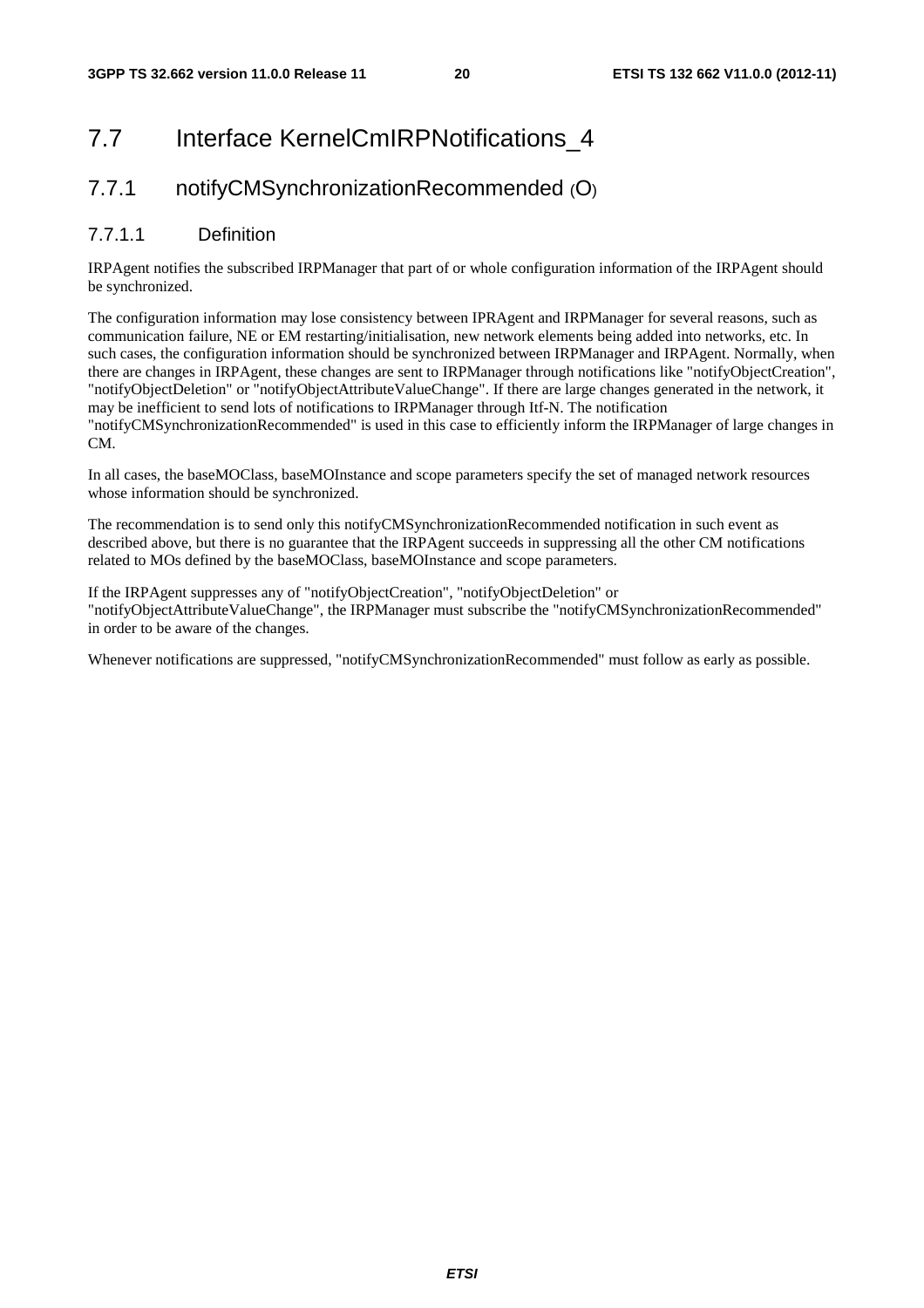| <b>Parameter Name</b> | Qualifier | <b>Matching Information</b>                                                                                                                                    | <b>Comment</b>                                                                                                                                   |
|-----------------------|-----------|----------------------------------------------------------------------------------------------------------------------------------------------------------------|--------------------------------------------------------------------------------------------------------------------------------------------------|
| objectClass           | M, Y      | KernelCMIRP.objectClass                                                                                                                                        | Notification header - see [3]. It shall carry the<br>KernelCMIRP class name.                                                                     |
| objectInstance        | M,Y       | е                                                                                                                                                              | KernelCMIRP.objectInstanc Notification header - see [3]. It shall carry the DN of the<br>KernelCMIRP                                             |
| notificationId        | M, N      |                                                                                                                                                                | See Table 7.4.1.2.                                                                                                                               |
| eventTime             | M, Y      |                                                                                                                                                                | Notification header - see [3]. It shall carry the time when<br>KernelCMIRP is recommending synchronization.                                      |
| systemDN              | C, Y      |                                                                                                                                                                | See Table 7.4.1.2.                                                                                                                               |
| notificationTyp<br>е  | M, Y      | Mapped to notificationType<br>in [3] - see annex A                                                                                                             | See Table 7.4.1.2.                                                                                                                               |
| baseMOClass           | M,N       |                                                                                                                                                                | It specifies the class of the root managed entity of a<br>whole subtree, of which the configuration information<br>should be synchronized by NM. |
| baseMOInstance        | M, N      |                                                                                                                                                                | It specifies the root managed entity of a whole subtree,<br>of which the configuration information should be<br>synchronized by NM.              |
| scope                 | M, N      | enum ScopeType<br>BASE_ONLY,<br>BASE_NTH_LEVEL,<br>BASE_SUBTREE,<br><b>BASE ALL</b><br>};<br>struct ScopePara<br>ScopeType type;<br>unsigned long level;<br>}; | The scope specifies the number of levels in the tree<br>below the baseMOinstance which are affected by this<br>notification.                     |
| additionalText        | O, N      |                                                                                                                                                                | It can contain further information in text on this<br>notification.                                                                              |

### 7.7.1.2 Input Parameters

### 7.7.1.3 Triggering Event

### 7.7.1.3.1 From-state

iRPAgentInitialisation OR largeChangesDetected

| <b>Assertion Name</b> | <b>Definition</b>                                                                                |
|-----------------------|--------------------------------------------------------------------------------------------------|
|                       | iRPAgentInitialisation The IPRAgent begins its internal initialisation and subsequently requires |
|                       | synchronization with the network resources.                                                      |
| largeChangesDetected  | The IRPAgent has detected that large changes has taken place in the network, which               |
|                       | requires synchronization with the network resources.                                             |
|                       |                                                                                                  |

### 7.7.1.3.2 To-state

iRPAgentSuccessEmitNotification

| <b>Assertion Name</b> | <b>Definition</b>                                                                               |
|-----------------------|-------------------------------------------------------------------------------------------------|
|                       | iRPAgentSuccessEmitNotification   IRPAgent finished emitting notifyCMSynchronizationRecommended |
|                       | Inotification.                                                                                  |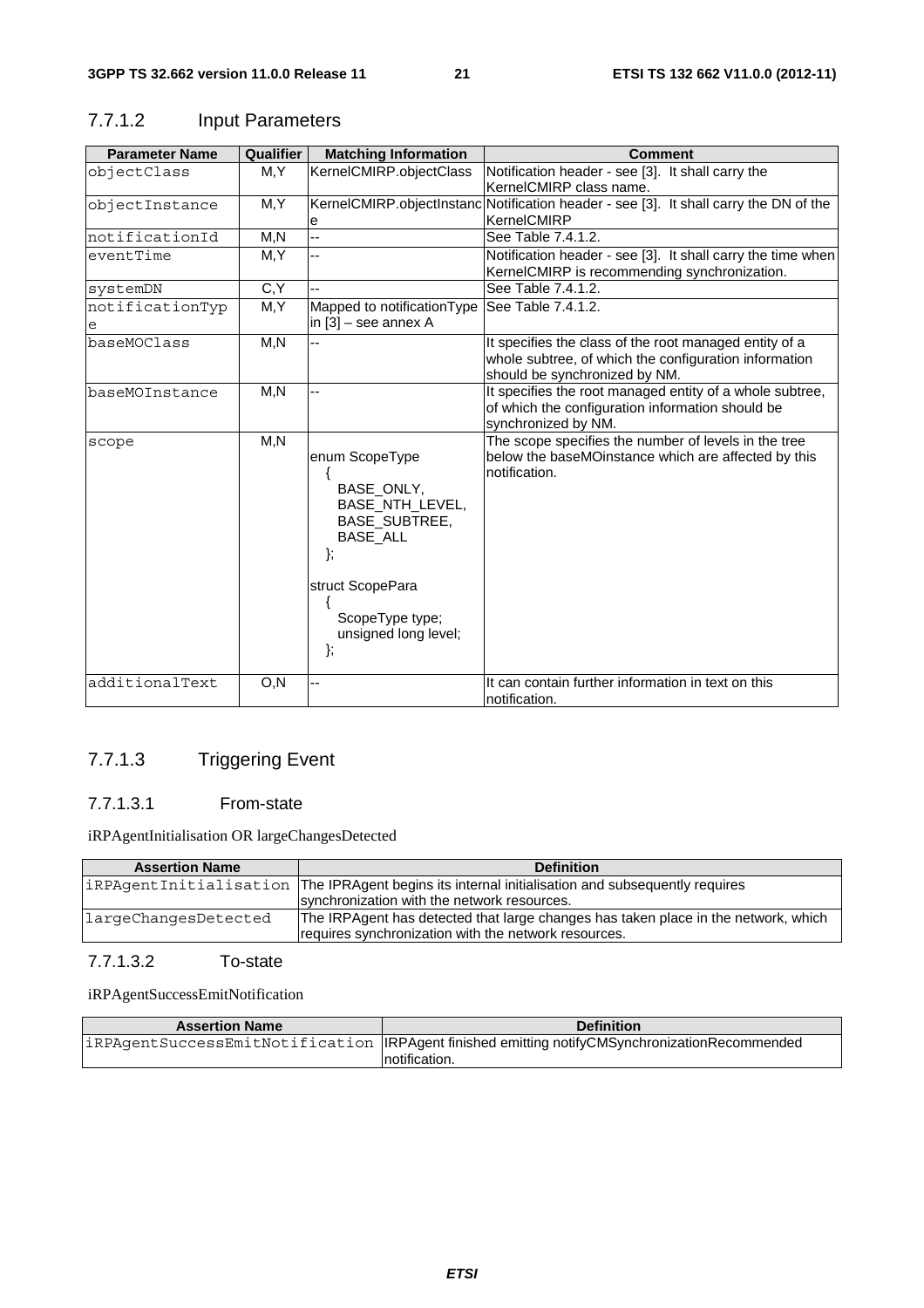# 7.8 Interface KernelCmIRPNotifications\_5

### 7.8.1 notifyStateChange (O)

### 7.8.1.1 Definition

IRPAgent notifies the subscribed IRPManager of a change of state and or status of a Managed Object in the NRM. The IRPAgent invokes this notification because the subject notification satisfies the filter constraint expressed in the IRPManager subscribe operation (see 3GPP TS 32.302 [3]).

This notification is in part based on the stateChange notification type specified in ITU-T Recommendation X.721 [8] and using state management definitions from 3GPP TS 32.672 [6].

| 7.8.1.2 | Input parameters |
|---------|------------------|
|---------|------------------|

| <b>Parameter Name</b>       | Qualifier | <b>Matching Information</b>                                                                                       | <b>Comment</b>                                                                                           |
|-----------------------------|-----------|-------------------------------------------------------------------------------------------------------------------|----------------------------------------------------------------------------------------------------------|
| objectClass                 | M, Y      | ManagedEntity.objectClass                                                                                         | See Table 7.4.1.2.                                                                                       |
| objectInstance              | M,Y       | ManagedEntity.objectInstance                                                                                      | See Table 7.4.1.2.                                                                                       |
| notificationId              | M, N      |                                                                                                                   | See Table 7.4.1.2.                                                                                       |
| eventTime                   | M.Y       |                                                                                                                   | Notification header - see [3]. It shall carry<br>the ManagedEntity state changed time.                   |
| systemDN                    | C, Y      |                                                                                                                   | See Table 7.4.1.2.                                                                                       |
| notificationType            | M, Y      | Mapped to notification Type in [3] -<br>see annex A                                                               | See Table 7.4.1.2.                                                                                       |
| stateChange                 | M,N       | <b>LIST OF SEQUENCE</b><br><statename<br>(M),<br/>NewStateValue<br/>(M),<br/>OldStateValue<br/>(O)</statename<br> | The changed state values (name/value<br>pairs) of the MO (with both new and,<br>optionally, old values). |
| correlatedNotifi<br>cations | O, N      |                                                                                                                   | See Table 7.4.1.2.                                                                                       |
| ladditionalText             | O.N       |                                                                                                                   | It can contain further information in text on<br>the attribute change of the MO.                         |
| sourceIndicator             | O, N      | See Table 7.4.1.2                                                                                                 | See Table 7.4.1.2.                                                                                       |

### 7.8.1.3 Triggering Event

#### 7.8.1.3.1 From-state

stateBeforeStateChange.

| <b>Assertion Name</b>  | <b>Definition</b>                              |
|------------------------|------------------------------------------------|
| stateBeforeStateChange | IThe subiect attribute has a value at time T1. |

#### 7.8.1.3.2 To-state

stateAfterStateChange.

| <b>Assertion Name</b> | <b>Definition</b>                                       |
|-----------------------|---------------------------------------------------------|
| stateAfterStateChange | The subject attribute has been changed to a value other |
|                       | than the value at time T1.                              |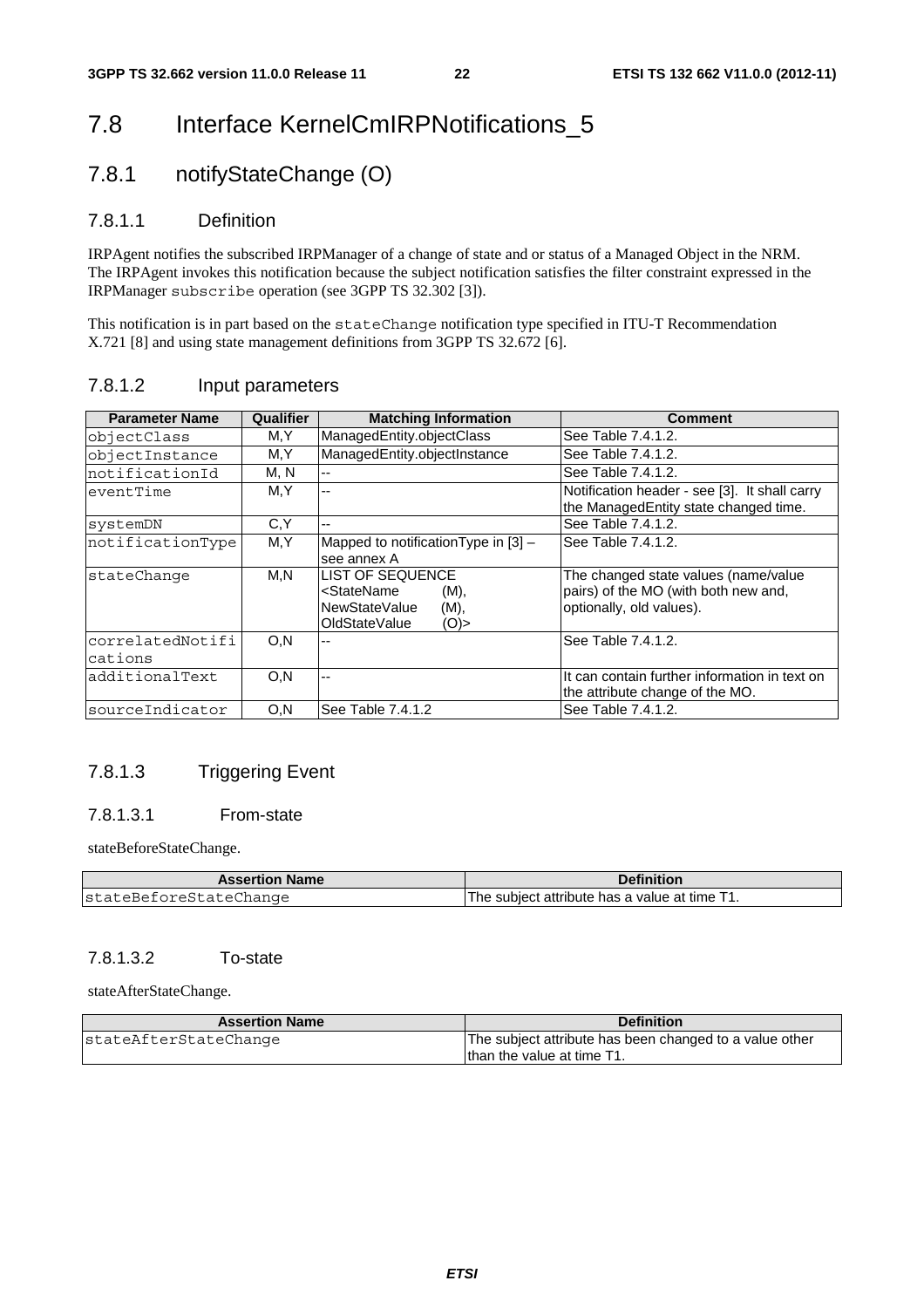# Annex A (normative): Notification/Event Types

The Notification IRP: Information Service (3GPP TS 32.302 [3]) defines an attribute called notificationType that shall be present in all notifications. The present document defines an attribute called eventType that shall be present in all CM notifications defined herein. The mapping of this eventType to the notificationType is that they are semantically equal for the CM notifications. Thus, the event types described below shall be mapped to the notificationType of the notification header.

This annex lists and explains Event Types used by Kernel CM IRP and then lists the Event Types valid for each notification in this IRP.

Encoding of eventType is Solution Set dependent. For example, the value of eventType may be encoded as a numeric string in the CORBA SS.

The following tables may be extended in the future.

| <b>Event Types</b>     | <b>Explanation</b>                                                                                 |
|------------------------|----------------------------------------------------------------------------------------------------|
| <b>Object creation</b> | A notification of this type indicates that a new managed object instance has been created (as      |
|                        | defined in ITU-T Recommendation X.721 [8] and ITU-T X.730 [9]).                                    |
| Object deletion        | A notification of this type indicates that a managed object instance has been deleted (as defined  |
|                        | in ITU-T Recommendation X.721 [8] and ITU-T Recommendation X.730 [9]).                             |
| Attribute value change | A notification of this type indicates that the value(s) of one or more attributes have changed (as |
|                        | defined in ITU-T Recommendation X.721 [8] and ITU-T Recommendation X.730 [9]).                     |
| CM synchronization     | A notification of this type informs NM that part of or the whole configuration information of the  |
| recommended            | managed system should be synchronized.                                                             |
| State change           | A notification of this type indicates that the state and/or status of a managed object instance    |
|                        | have changed (in part based on definitions from X.721 [8] and using state/status definitions from  |
|                        | 3GPP TS 32.672 [6]).                                                                               |

#### **Table A.1: Event Types**

#### **Table A.2: Event types applicable to each Notification**

| <b>Notification</b>                | <b>Event Type</b>              |
|------------------------------------|--------------------------------|
| notifyObjectCreation               | Object creation                |
| notifyObjectDeletion               | Object deletion                |
| notifyAttributeValueChange         | Attribute value change         |
| notifyCMSynchronizationRecommended | CM synchronization recommended |
| notifyStateChange                  | State change                   |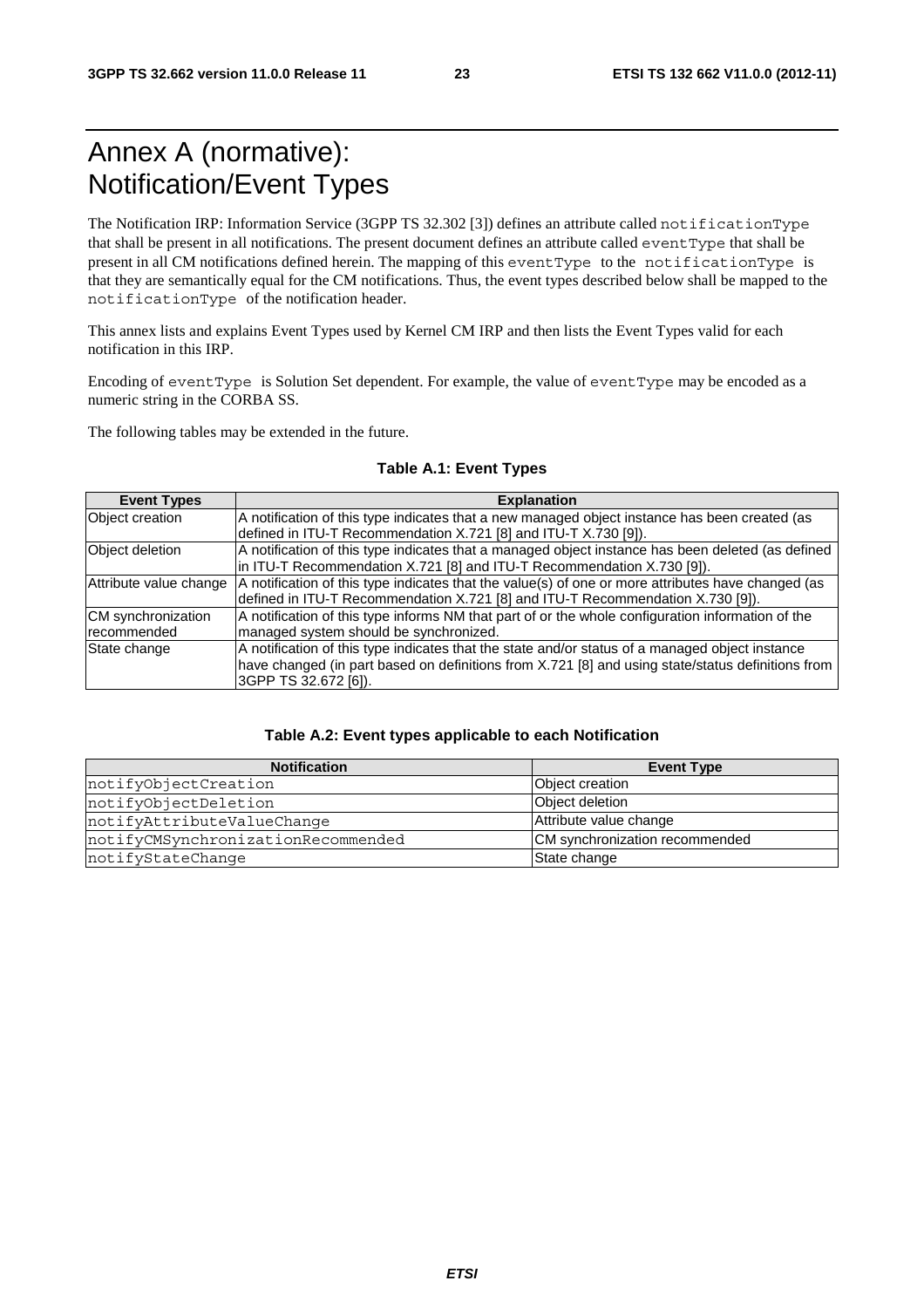# Annex B (informative): Change history

| <b>Change history</b> |                  |        |            |                |                                                                                                                       |                                       |       |                 |
|-----------------------|------------------|--------|------------|----------------|-----------------------------------------------------------------------------------------------------------------------|---------------------------------------|-------|-----------------|
| Date                  | <b>TSG # TSG</b> | Doc.   | <b>CR</b>  |                | <b>Rev Subject/Comment</b>                                                                                            | Cat                                   | Old   | <b>New</b>      |
| Mar<br>2002           | SA_15 SP-        | 020034 | 44         | Щ,             | Submitted to TSG SA #15 for Information                                                                               |                                       | 1.0.0 |                 |
| Sep<br>2002           | $SA_17$ SP-      | 020465 | 44         | --             | Submitted to TSG SA #17 for Approval                                                                                  | ц,                                    | 2.0.0 | 5.0.0           |
| Mar<br>2003           | SA 19SP-         | 030145 | $0001$ --  |                | Add description of notifyCMSynchronizationRecommended<br>notification for KernelCM IRP.                               | B                                     | 5.0.0 | 6.0.0           |
| Dec<br>2003           | SA_22 SP-        | 030630 | $0003$ --  |                | <b>Correction of System Context</b>                                                                                   | Α                                     | 6.0.0 | 6.1.0           |
| Mar<br>2004           | SA_23 SP-        | 040119 | $0005$ $-$ |                | Correction of System Context                                                                                          | A                                     | 6.1.0 | 6.2.0           |
| Jun<br>2004           | SA_24 SP-        | 040260 | $0006$ -   |                | Add State Management Support to Kernel CM IRP IS 32.662                                                               | B                                     | 6.2.0 | 6.3.0           |
| Jun<br>2005           | SA_28 SP-        | 050299 | $0007$ -   |                | Apply Generic System Context                                                                                          | F                                     | 6.3.0 | 6.4.0           |
| Jun<br>2005           | SA_28 SP-        | 050329 | $0008$ $-$ |                | Apply Generic System Context - Align with TS 32.150                                                                   | F                                     | 6.3.0 | 6.4.0           |
| Sep<br>2005           | SA 29 SP-        | 050461 | $0009$ --  |                | Correct return value for the operation getNRMIRPVersion                                                               | F                                     | 6.4.0 | 6.5.0           |
| Mar<br>2006           | SA_31 SP-        | 060089 | $0010$ --  |                | Use defined filter qualifier in mapping tables                                                                        | F                                     | 6.5.0 | 6.6.0           |
| Jun<br>2007           | SA_36 --         |        | 44         | --             | Automatic upgrade to Rel-7 (no CR) at freeze of Rel-7. Deleted<br>reference to CMIP SS, discontinued from R7 onwards. |                                       | 6.6.0 | 7.0.0           |
| Dec<br>2008           | $SA_42$ SP-      | 080845 | $0013$ -   |                | Add missing definitions re notifyAttributeValueChange and<br>notifyStateChange triggering event                       | F                                     | 7.0.0 | 7.1.0           |
| Dec<br>2008           | SA_42 --         |        | ÷.         | $\overline{a}$ | Upgrade to Release 8                                                                                                  | ż.                                    | 7.1.0 | 8.0.0           |
| Mar<br>2009           | SA_43 SP-        | 090207 | $0014$ --  |                | Indicating Self-X in create-/delete-/change-notifications                                                             | F                                     | 8.0.0 | 8.1.0           |
| Sep<br>2009           | SA_45 SP-        | 090534 | $0015$ --  |                | Remove inconsistency of sourceIndicator definition at<br>notifyStateChange                                            | F                                     | 8.1.0 | 8.2.0           |
| Dec<br>2009           | L.               |        |            | $\blacksquare$ | Update to Rel-9 version                                                                                               | ż.                                    | 8.2.0 | 9.0.0           |
| 2011-03               |                  |        |            |                | Update to Rel-10 version (MCC)                                                                                        |                                       | 9.0.0 | 10.0.0          |
| 2012-09               |                  |        |            |                |                                                                                                                       | Update to Rel-<br>11 version<br>(MCC) |       | $10.0.0$ 11.0.0 |